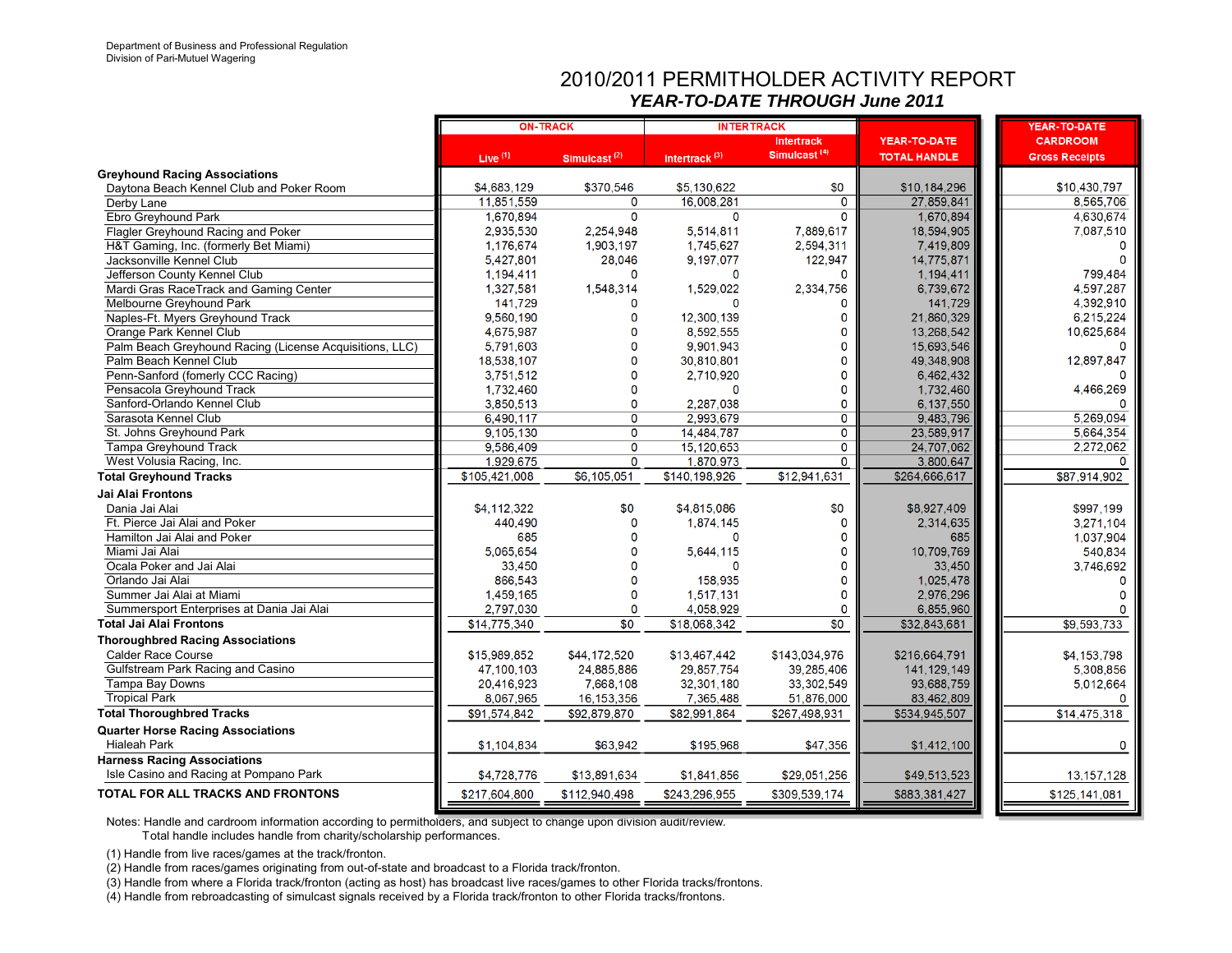## JULY 2010 PERMITHOLDER ACTIVITY REPORT

|                                                         | <b>ON-TRACK</b>           |                          | <b>INTERTRACK</b>         |                                               | <b>JULY</b>                   | <b>JULY</b>           |
|---------------------------------------------------------|---------------------------|--------------------------|---------------------------|-----------------------------------------------|-------------------------------|-----------------------|
|                                                         |                           |                          |                           | <b>Intertrack</b><br>Simulcast <sup>(4)</sup> | <b>TOTAL</b><br><b>HANDLE</b> | <b>CARDROOM</b>       |
|                                                         | Live <sup>(1)</sup>       | Simulcast <sup>(2)</sup> | Intertrack <sup>(3)</sup> |                                               |                               | <b>Gross Receipts</b> |
| <b>Greyhound Racing Associations</b>                    |                           |                          |                           |                                               |                               |                       |
| Daytona Beach Kennel Club and Poker Room<br>Derby Lane  | \$758,098<br>$\mathbf{0}$ | \$0<br>$\Omega$          | \$629,862<br>$\Omega$     | \$0<br>0                                      | \$1,387,960                   | \$949,052<br>748.147  |
| <b>Ebro Greyhound Park</b>                              | 547,312                   | $\Omega$                 | $\Omega$                  | O                                             | 547,312                       | 476,010               |
| Flagler Greyhound Racing and Poker                      | 610,661                   | 382,606                  | 1,161,440                 | 1,418,424                                     | 3,573,132                     | 632,108               |
| H&T Gaming, Inc. (formerly Bet Miami)                   | 0                         | $\Omega$                 | n                         |                                               |                               |                       |
| Jacksonville Kennel Club                                | 1,790,702                 | 28,046                   | 3,047,221                 | 122,947                                       | 4,988,916                     |                       |
| Jefferson County Kennel Club                            | 160,435                   |                          |                           | 0                                             | 160,435                       | 96.390                |
| Mardi Gras RaceTrack and Gaming Center                  | O                         | n                        | n                         | O                                             |                               | 413,632               |
| Melbourne Greyhound Park                                | $\mathbf{0}$              | n                        | n                         |                                               |                               | 422,198               |
| Naples-Ft. Myers Greyhound Track                        | 0                         | $\mathbf 0$              | $\Omega$                  | 0                                             |                               | 511,256               |
| Orange Park Kennel Club                                 | $\overline{0}$            | $\overline{0}$           | $\overline{0}$            | Ō                                             |                               | 890,159               |
| Palm Beach Greyhound Racing (License Acquisitions, LLC) | $\mathbf{0}$              | $\Omega$                 | $\mathbf{0}$              | O                                             |                               | O                     |
| Palm Beach Kennel Club                                  | 2,029,451                 | $\bf{0}$                 | 4.067.983                 | 0                                             | 6,097,434                     | 1,153,314             |
| Penn-Sanford (fomerly CCC Racing)                       | 740.730                   | 0                        | 613,684                   | 0                                             | 1,354,414                     |                       |
| Pensacola Greyhound Track                               | 288,014                   | O                        | O                         | 0                                             | 288,014                       | 447,576               |
| Sanford-Orlando Kennel Club                             | O                         | n                        | O                         | o                                             |                               |                       |
| Sarasota Kennel Club                                    | O                         |                          |                           |                                               |                               | 439.873               |
| St. Johns Greyhound Park                                | O                         | n                        | O                         |                                               |                               | 564,426               |
| Tampa Greyhound Track                                   | 1,858,625                 | 0                        | 2,899,359                 | 0                                             | 4,757,984                     | 204,329               |
| West Volusia Racing, Inc.                               | 0                         | $\mathbf 0$              | 0                         | 0                                             |                               |                       |
| <b>Total Greyhound Tracks</b>                           | \$8.784.028               | \$410,652                | \$12,419,549              | \$1,541,371                                   | \$23,155,601                  | \$7,948,469           |
| Jai Alai Frontons                                       |                           |                          |                           |                                               |                               |                       |
| Dania Jai Alai                                          | \$0                       | \$0                      | \$0                       | \$0                                           | \$0                           | \$137,778             |
| Ft. Pierce Jai Alai and Poker                           | 228,891                   | 0                        | 965,662                   | 0                                             | 1,194,553                     | 315,432               |
| Hamilton Jai Alai and Poker                             | $\Omega$                  | $\Omega$                 | O                         | Ő                                             |                               | 100.871               |
| Miami Jai Alai                                          | 0                         | n                        | $\Omega$                  |                                               |                               | 98.119                |
| Ocala Poker and Jai Alai                                | O                         |                          | O                         |                                               |                               | 368,023               |
| Orlando Jai Alai                                        |                           |                          |                           | Ō                                             |                               |                       |
| Summer Jai Alai at Miami                                | $\Omega$                  | $\mathbf{0}$             | $\Omega$                  | O                                             |                               |                       |
| Summersport Enterprises at Dania Jai Alai               | 583,847                   | 0                        | 1,000,378                 |                                               | 1,584,225                     |                       |
| <b>Total Jai Alai Frontons</b>                          | \$812,738                 | \$0                      | \$1,966,040               | $\overline{30}$                               | \$2,778,778                   | \$1,020,223           |
| <b>Thoroughbred Racing Associations</b>                 |                           |                          |                           |                                               |                               |                       |
| <b>Calder Race Course</b>                               | \$3,110,754               | \$8,172,052              | \$2,546,184               | \$25,429,335                                  | \$39,258,325                  | \$315,609             |
| Gulfstream Park Racing and Casino                       | 0                         | 0                        | $\mathbf 0$               | 0                                             |                               | 428,353               |
| Tampa Bay Downs                                         | $\mathbf{0}$              | O                        | $\Omega$                  |                                               |                               | 467.403               |
| <b>Tropical Park</b>                                    | O                         | O                        | O                         |                                               |                               |                       |
| <b>Total Thoroughbred Tracks</b>                        | \$3,110,754               | \$8,172,052              | \$2,546,184               | \$25,429,335                                  | \$39,258,325                  | \$1,211,365           |
| <b>Quarter Horse Racing Associations</b>                |                           |                          |                           |                                               |                               |                       |
| <b>Hialeah Park</b>                                     | $\mathbf 0$               | $\mathbf 0$              | $\mathbf 0$               | 0                                             | 0                             | $\Omega$              |
| <b>Harness Racing Associations</b>                      |                           |                          |                           |                                               |                               |                       |
| Isle Casino and Racing at Pompano Park                  | $\mathbf 0$               | 1,240,283                | $\mathbf{0}$              | 2,671,670                                     | 3,911,952                     | 1,099,886             |
| <b>TOTAL FOR ALL TRACKS AND FRONTONS</b>                | \$12,707.520              | \$9,822,987              | \$16,931,773              | \$29,642,376                                  | \$69,104,656                  | \$11,279,943          |
|                                                         |                           |                          |                           |                                               |                               |                       |

Notes: Handle and cardroom information according to permitholders, and subject to change upon division audit/review.

T otal handle includes handle from charity/scholarship performances.

(1) Handle from live races/games at the track/fronton.

(2) Handle from races/games originating from out-of-state and broadcast to a Florida track/fronton.

(3) Handle from where a Florida track/fronton (acting as host) has broadcast live races/games to other Florida tracks/frontons.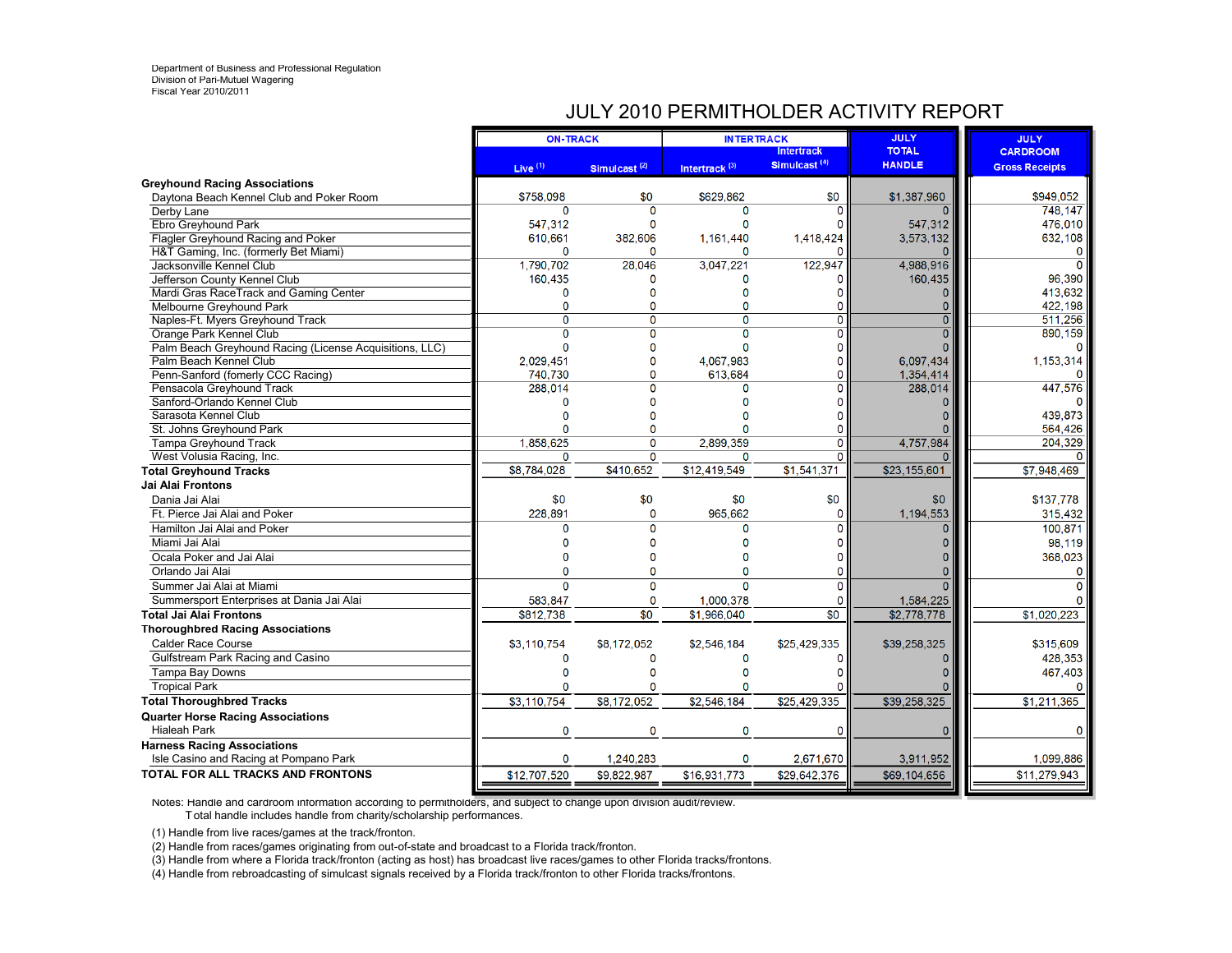## AUGUST 2010 PERMITHOLDER ACTIVITY REPORT

|                                                                                   | <b>ON-TRACK</b>     |                          |                           | <b>INTERTRACK</b>        | <b>AUGUST</b> | <b>AUGUST</b>         |
|-----------------------------------------------------------------------------------|---------------------|--------------------------|---------------------------|--------------------------|---------------|-----------------------|
|                                                                                   |                     |                          |                           | <b>Intertrack</b>        | <b>TOTAL</b>  | <b>CARDROOM</b>       |
|                                                                                   | Live <sup>(1)</sup> | Simulcast <sup>(2)</sup> | Intertrack <sup>(3)</sup> | Simulcast <sup>(4)</sup> | <b>HANDLE</b> | <b>Gross Receipts</b> |
| <b>Greyhound Racing Associations</b>                                              |                     |                          |                           |                          |               |                       |
| Daytona Beach Kennel Club and Poker Room                                          | \$531,299           | \$0                      | \$583,788                 | \$0                      | \$1,115,086   | \$887.672             |
| Derby Lane                                                                        | 0                   | $\Omega$                 | $\Omega$                  | $\Omega$                 |               | 656,664               |
| Ebro Greyhound Park                                                               | 296,178             | $\Omega$                 | $\mathbf 0$               | O                        | 296,178       | 422,204               |
| Flagler Greyhound Racing and Poker                                                | 559.893             | 360.890                  | 1,107,170                 | 1,242,821                | 3,270,774     | 573.836               |
| H&T Gaming, Inc. (formerly Bet Miami)                                             | 0                   | $\mathbf 0$              | $\Omega$                  | $\Omega$                 |               | $\Omega$              |
| Jacksonville Kennel Club                                                          | 1,496,197           | $\mathbf{0}$             | 2,779,462                 | 0                        | 4,275,659     | $\mathbf{0}$          |
| Jefferson County Kennel Club                                                      | 118.397             | $\overline{0}$           | $\mathbf 0$               | $\mathbf 0$              | 118,397       | 71.717                |
| Mardi Gras RaceTrack and Gaming Center                                            | 0                   | $\Omega$                 | $\Omega$<br>$\Omega$      | n                        |               | 425.340               |
| Melbourne Greyhound Park                                                          | $\Omega$<br>0       | $\Omega$<br>$\mathbf 0$  | $\Omega$                  | 0<br>0                   |               | 377,877<br>455,315    |
| Naples-Ft. Myers Greyhound Track                                                  | $\Omega$            | $\Omega$                 | $\Omega$                  | $\mathbf{0}$             | $\Omega$      | 819,746               |
| Orange Park Kennel Club                                                           | 0                   | O                        | $\Omega$                  | O                        |               | $\Omega$              |
| Palm Beach Greyhound Racing (License Acquisitions, LLC)<br>Palm Beach Kennel Club | 1,809,827           | $\Omega$                 | 3,581,933                 | $\Omega$                 | 5,391,760     | 1,016,972             |
| Penn-Sanford (fomerly CCC Racing)                                                 | 421.764             | $\mathbf 0$              | 338,868                   | $\Omega$                 | 760,632       | $\Omega$              |
| Pensacola Greyhound Track                                                         | 201,078             | $\Omega$                 | 0                         | $\Omega$                 | 201,078       | 420,503               |
| Sanford-Orlando Kennel Club                                                       | Ō                   | $\Omega$                 | $\Omega$                  | $\Omega$                 |               |                       |
| Sarasota Kennel Club                                                              | O                   |                          | n                         |                          |               | 375.722               |
| St. Johns Greyhound Park                                                          | O                   |                          | $\Omega$                  | Ω                        |               | 508,845               |
| <b>Tampa Greyhound Track</b>                                                      | 1,478,573           | 0                        | 2,600,915                 | $\Omega$                 | 4,079,488     | 188,848               |
| West Volusia Racing, Inc.                                                         | 0                   | $\Omega$                 | $\Omega$                  | $\Omega$                 |               | $\Omega$              |
| <b>Total Greyhound Tracks</b>                                                     | \$6,913,206         | \$360,890                | \$10.992.136              | \$1,242,821              | \$19,509,052  | \$7,201,260           |
| Jai Alai Frontons                                                                 |                     |                          |                           |                          |               |                       |
| Dania Jai Alai                                                                    | \$0                 | \$0                      | \$0                       | \$0                      | \$0           | \$101,196             |
| Ft. Pierce Jai Alai and Poker                                                     | 211,599             | $\mathbf 0$              | 908.483                   | $\Omega$                 | 1,120,082     | 282.202               |
| Hamilton Jai Alai and Poker                                                       | 0                   | $\mathbf 0$              | 0                         | $\Omega$                 | $\Omega$      | 83.986                |
| Miami Jai Alai                                                                    | 0                   | O                        | $\Omega$                  | 0                        |               | 85,315                |
| Ocala Poker and Jai Alai                                                          | O                   | $\mathbf 0$              | $\mathbf 0$               | $\mathbf 0$              |               | 306.856               |
| Orlando Jai Alai                                                                  | $\Omega$            | $\Omega$                 | $\Omega$                  | $\Omega$                 | $\Omega$      | $\Omega$              |
| Summer Jai Alai at Miami                                                          | $\overline{0}$      | $\mathbf 0$              | $\Omega$                  | $\mathbf 0$              |               | $\Omega$              |
| Summersport Enterprises at Dania Jai Alai                                         | 544,019             | $\mathbf{0}$             | 701,456                   | $\mathbf 0$              | 1,245,475     |                       |
| <b>Total Jai Alai Frontons</b>                                                    | \$755.618           | $\overline{30}$          | \$1,609.939               | \$0                      | \$2.365,557   | \$859,555             |
| <b>Thoroughbred Racing Associations</b>                                           |                     |                          |                           |                          |               |                       |
| <b>Calder Race Course</b>                                                         | \$2,612,919         | \$8,019,494              | \$2,117.721               | \$26.096.556             | \$38,846,689  | \$286,233             |
| Gulfstream Park Racing and Casino                                                 | 0                   | $\Omega$                 | $\Omega$                  | 0                        | $\Omega$      | 436,725               |
| Tampa Bay Downs                                                                   | 0                   | $\mathbf 0$              | $\mathbf 0$               | $\mathbf 0$              | O             | 446.622               |
| <b>Tropical Park</b>                                                              | $\mathbf 0$         | $\Omega$                 | $\Omega$                  | $\Omega$                 | $\Omega$      |                       |
| <b>Total Thoroughbred Tracks</b>                                                  | \$2,612,919         | \$8.019.494              | \$2,117,721               | \$26,096.556             | \$38,846,689  | \$1,169,580           |
| <b>Quarter Horse Racing Associations</b>                                          |                     |                          |                           |                          |               |                       |
| <b>Hialeah Park</b>                                                               | 0                   | $\mathbf 0$              | 0                         | 0                        | $\mathbf 0$   | $\mathbf 0$           |
| <b>Harness Racing Associations</b>                                                |                     |                          |                           |                          |               |                       |
| Isle Casino and Racing at Pompano Park                                            | 0                   | 1,089,360                | 0                         | 2,539,899                | 3,629,259     | 1,077,415             |
| TOTAL FOR ALL TRACKS AND FRONTONS                                                 | \$10,281,742        | \$9,469,743              | \$14,719,796              | \$29,879,275             | \$64,350,556  | \$10,307,810          |

Notes: Handle and cardroom information according to permitholders, and subject to change upon division audit/review. T otal handle includes handle from charity/scholarship performances.

(1) Handle from live races/games at the track/fronton.

(2) Handle from races/games originating from out-of-state and broadcast to a Florida track/fronton.

(3) Handle from where a Florida track/fronton (acting as host) has broadcast live races/games to other Florida tracks/frontons.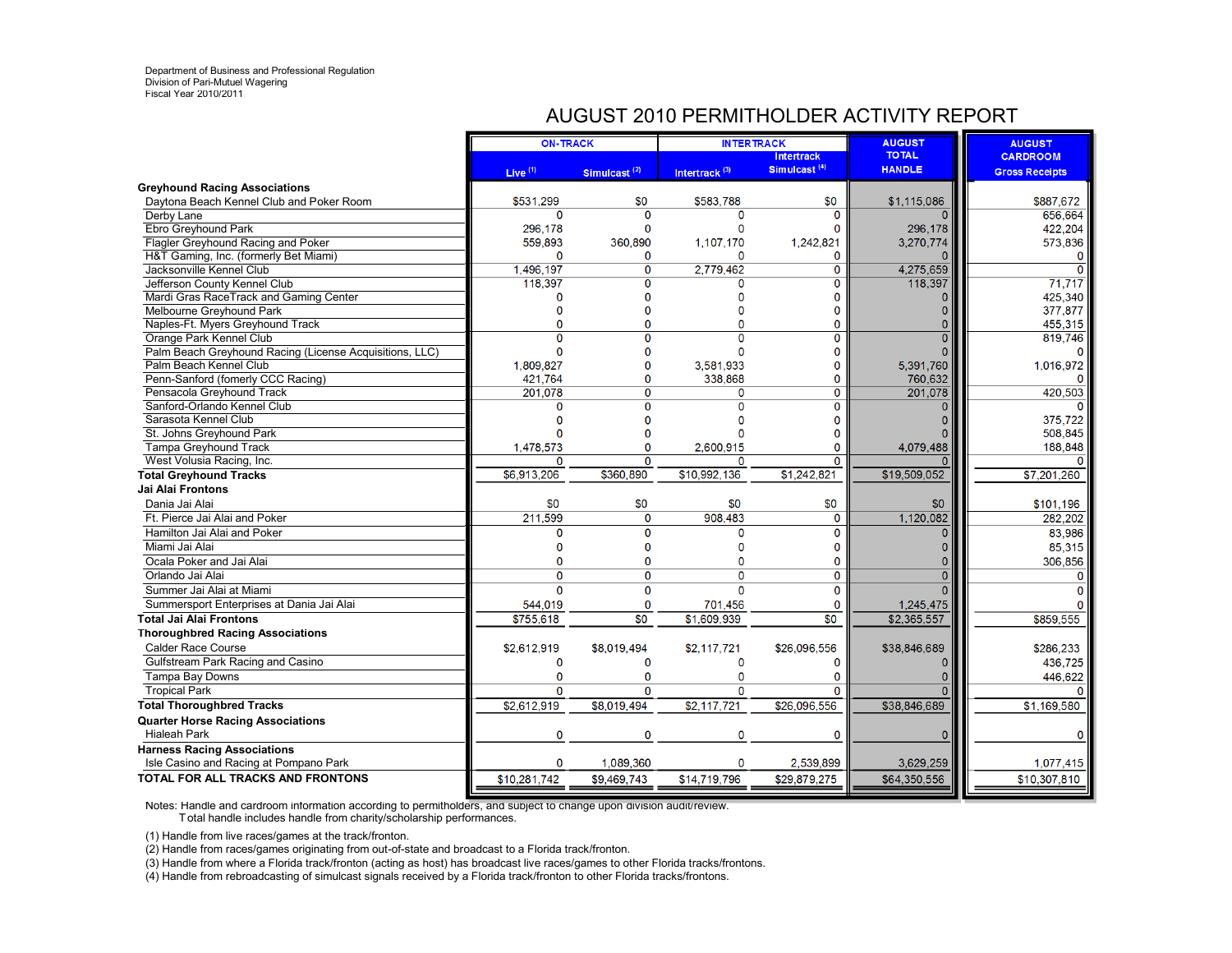## SEPTEMBER 2010 PERMITHOLDER ACTIVITY REPORT

|                                                                              | <b>ON-TRACK</b> |                          | <b>INTERTRACK</b>         |                                               | <b>SEPTEMBER</b>              | <b>SEPTEMBER</b>                         |
|------------------------------------------------------------------------------|-----------------|--------------------------|---------------------------|-----------------------------------------------|-------------------------------|------------------------------------------|
|                                                                              | Live $(1)$      | Simulcast <sup>(2)</sup> | Intertrack <sup>(3)</sup> | <b>Intertrack</b><br>Simulcast <sup>(4)</sup> | <b>TOTAL</b><br><b>HANDLE</b> | <b>CARDROOM</b><br><b>Gross Receipts</b> |
| <b>Greyhound Racing Associations</b>                                         |                 |                          |                           |                                               |                               |                                          |
| Daytona Beach Kennel Club and Poker Room                                     | \$458,756       | \$0                      | \$529,956                 | \$0                                           | \$988,712                     | \$842,173                                |
| Derby Lane                                                                   | O               | $\Omega$                 | $\Omega$                  | 0                                             |                               | 625.485                                  |
| Ebro Greyhound Park                                                          | 175,723         | $\Omega$                 | $\overline{0}$            | $\Omega$                                      | 175,723                       | 380,756                                  |
| Flagler Greyhound Racing and Poker                                           | 597,431         | 356,498                  | 1,025,128                 | 1,124,231                                     | 3,103,288                     | 595,268                                  |
| H&T Gaming, Inc. (formerly Bet Miami)                                        | 0               | O                        | 0                         | 0                                             | 0                             | O                                        |
| Jacksonville Kennel Club                                                     | 451.151         | $\Omega$                 | 697,448                   | $\mathbf 0$                                   | 1,148,599                     | O                                        |
| Jefferson County Kennel Club                                                 | 108,258         | 0                        | 0                         | 0                                             | 108,258                       | 63,251                                   |
| Mardi Gras RaceTrack and Gaming Center                                       | $\Omega$        | $\overline{0}$           | $\overline{0}$            | $\overline{0}$                                | $\overline{0}$                | 340.687                                  |
| Melbourne Greyhound Park                                                     | $\Omega$        | $\Omega$                 | $\mathbf{0}$              | 0                                             | $\overline{0}$                | 315,527                                  |
| Naples-Ft. Myers Greyhound Track                                             | 0               | O                        | $\Omega$                  | 0                                             | 0                             | 405,524                                  |
| Orange Park Kennel Club                                                      | 1.061.312       | $\Omega$                 | 1,947,897                 | 0                                             | 3,009,209                     | 763,355                                  |
| Palm Beach Greyhound Racing (License Acquisitions, LLC)                      | $\Omega$        | $\Omega$                 | n                         | 0                                             | O                             | n                                        |
| Palm Beach Kennel Club                                                       | 1,692,959       | 0                        | 3,416,260                 | 0                                             | 5,109,219                     | 942,307                                  |
| Penn-Sanford (fomerly CCC Racing)                                            | 563,651         | $\Omega$                 | 428,901                   | $\Omega$                                      | 992,552                       |                                          |
| Pensacola Greyhound Track                                                    | 146,618         | $\Omega$                 | n                         | $\mathbf{0}$                                  | 146,618                       | 360,994                                  |
| Sanford-Orlando Kennel Club                                                  | 0               | $\Omega$                 | $\Omega$                  | 0                                             | 0                             |                                          |
| Sarasota Kennel Club                                                         | 0               | 0                        | $\Omega$                  | 0                                             | $\overline{0}$                | 376,750                                  |
| St. Johns Greyhound Park                                                     | $\Omega$        | $\Omega$                 | $\overline{0}$            | $\mathbf{0}$                                  | $\Omega$                      | 429.913                                  |
| <b>Tampa Greyhound Track</b>                                                 | 1,495,777       | $\mathbf 0$              | 2,478,417                 | 0                                             | 3,974,194                     | 154,350                                  |
| West Volusia Racing, Inc.                                                    | 0               | 0                        | 0                         | 0                                             |                               | $\Omega$                                 |
| <b>Total Greyhound Tracks</b>                                                | \$6.751.636     | \$356.498                | \$10,524,007              | \$1,124,231                                   | \$18,756,372                  | \$6,596,340                              |
| Jai Alai Frontons                                                            |                 |                          |                           |                                               |                               |                                          |
| Dania Jai Alai                                                               | \$0             | \$0                      | \$0                       | \$0                                           | \$0                           | \$80,261                                 |
| Ft. Pierce Jai Alai and Poker                                                | $\mathbf{0}$    | $\Omega$                 | $\mathbf{0}$              | $\mathbf{0}$                                  | $\Omega$                      | 259.117                                  |
| Hamilton Jai Alai and Poker                                                  | 274             | O                        | $\Omega$                  | 0                                             | 274                           | 86,596                                   |
| Miami Jai Alai                                                               | $\mathbf{0}$    | 0                        | $\Omega$                  | $\mathbf 0$                                   | 0                             | 65,569                                   |
| Ocala Poker and Jai Alai                                                     | $\Omega$        | $\Omega$                 | $\Omega$                  | $\Omega$                                      | $\Omega$                      | 263.867                                  |
| Orlando Jai Alai                                                             | $\Omega$        | O                        | $\mathbf{0}$              | $\Omega$                                      | O                             | O                                        |
| Summer Jai Alai at Miami                                                     | n               | $\Omega$                 | $\Omega$                  | $\Omega$                                      | n                             |                                          |
| Summersport Enterprises at Dania Jai Alai                                    | 509,541         | 0                        | 764,027                   | O                                             | 1,273,567                     |                                          |
| <b>Total Jai Alai Frontons</b>                                               | \$509,815       | \$0                      | \$764,027                 | \$0                                           | \$1,273,841                   | \$755,410                                |
| <b>Thoroughbred Racing Associations</b>                                      |                 |                          |                           |                                               |                               |                                          |
| <b>Calder Race Course</b>                                                    | \$2,392,822     | \$6,461,253              | \$1,961,723               | \$21,392,360                                  | \$32,208,157                  | \$242.621                                |
| Gulfstream Park Racing and Casino                                            | $\mathbf 0$     | $\Omega$                 | $\mathbf 0$               | 0                                             | 0                             | 378,980                                  |
| Tampa Bay Downs                                                              | $\Omega$        | $\Omega$                 | $\mathbf 0$               | $\mathbf{0}$                                  | $\overline{0}$                | 403.749                                  |
| <b>Tropical Park</b>                                                         | 0               | O                        | $\Omega$                  | 0                                             |                               |                                          |
| <b>Total Thoroughbred Tracks</b>                                             | \$2,392,822     | \$6,461,253              | \$1,961,723               | \$21,392,360                                  | \$32,208,157                  | \$1,025,350                              |
| <b>Quarter Horse Racing Associations</b>                                     |                 |                          |                           |                                               |                               |                                          |
| <b>Hialeah Park</b>                                                          | $\mathbf{0}$    | $\mathbf 0$              | 0                         | $\bf{0}$                                      | 0                             | 0                                        |
| <b>Harness Racing Associations</b><br>Isle Casino and Racing at Pompano Park | 0               | 1,008,746                | 0                         | 2,342,534                                     | 3,351,280                     | 951.275                                  |
| <b>TOTAL FOR ALL TRACKS AND FRONTONS</b>                                     | \$9,654,272     | \$7.826.496              | \$13,249,757              | \$24,859,124                                  | \$55,589,650                  | \$9,328,375                              |
|                                                                              |                 |                          |                           |                                               |                               |                                          |

Notes: Handle and cardroom information according to permitholders, and subject to change upon division audit/review.

T otal handle includes handle from charity/scholarship performances.

(1) Handle from live races/games at the track/fronton.

(2) Handle from races/games originating from out-of-state and broadcast to a Florida track/fronton.

(3) Handle from where a Florida track/fronton (acting as host) has broadcast live races/games to other Florida tracks/frontons.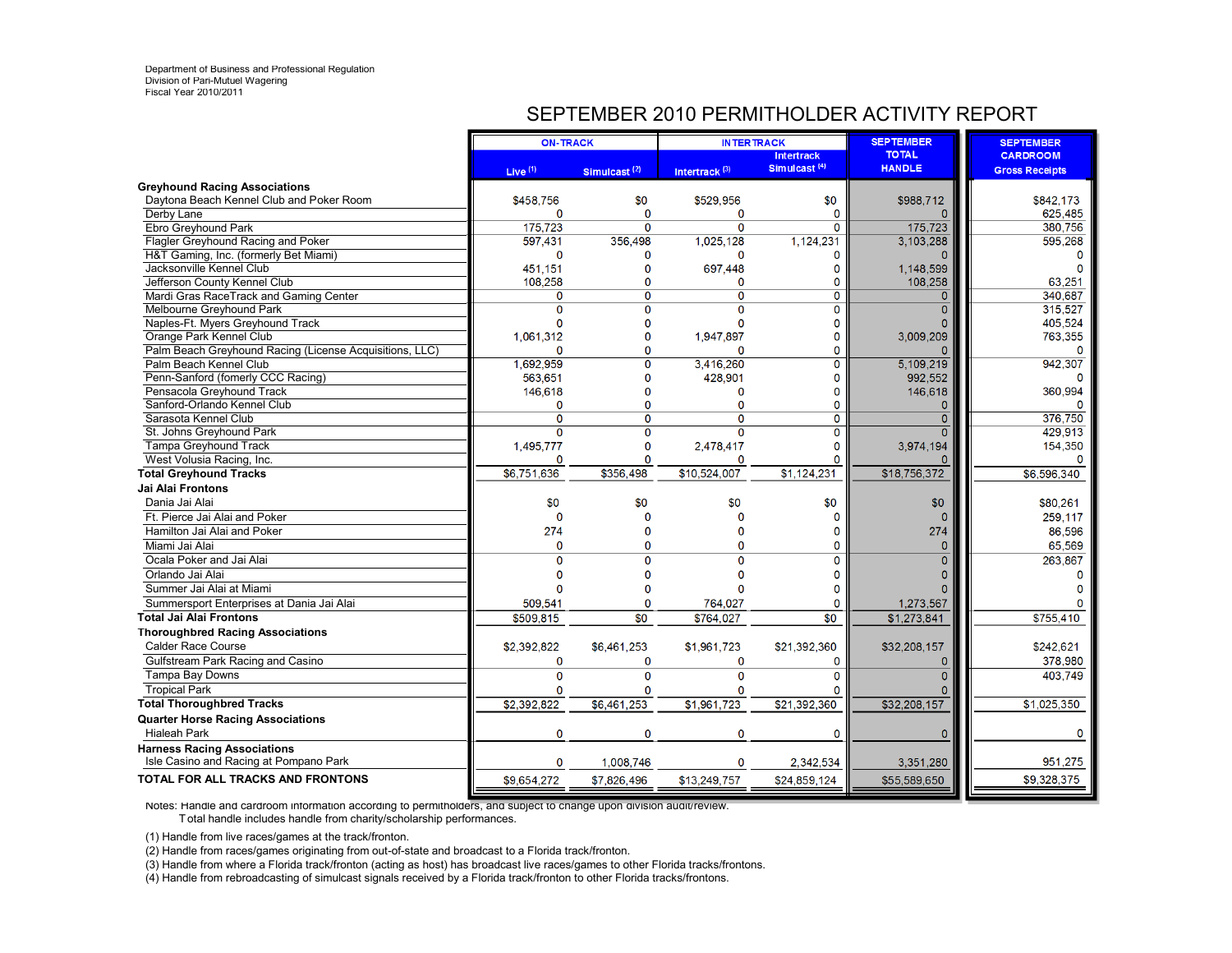## OCTOBER 2010 PERMITHOLDER ACTIVITY REPORT

|                                                         | <b>ON-TRACK</b> |                          | <b>INTERTRACK</b>         |                                               | <b>OCTOBER</b>                | <b>OCTOBER</b>                           |
|---------------------------------------------------------|-----------------|--------------------------|---------------------------|-----------------------------------------------|-------------------------------|------------------------------------------|
|                                                         | Live $(1)$      | Simulcast <sup>(2)</sup> | Intertrack <sup>(3)</sup> | <b>Intertrack</b><br>Simulcast <sup>(4)</sup> | <b>TOTAL</b><br><b>HANDLE</b> | <b>CARDROOM</b><br><b>Gross Receipts</b> |
| <b>Greyhound Racing Associations</b>                    |                 |                          |                           |                                               |                               |                                          |
| Daytona Beach Kennel Club and Poker Room                | \$469,427       | \$0                      | \$526,119                 | \$0                                           | \$995,546                     | \$872,811                                |
| Derby Lane                                              | 0               | $\Omega$                 | 0                         | $\mathbf 0$                                   | 0                             | 665.778                                  |
| Ebro Greyhound Park                                     | $\Omega$        | $\Omega$                 | $\overline{0}$            | $\Omega$                                      | $\Omega$                      | 388,549                                  |
| Flagler Greyhound Racing and Poker                      | 654,153         | 344,037                  | 1,152,787                 | 1,193,517                                     | 3,344,495                     | 631,582                                  |
| H&T Gaming, Inc. (formerly Bet Miami)                   | O               | O                        | O                         | 0                                             | 0                             | 0                                        |
| Jacksonville Kennel Club                                | O               | 0                        | $\Omega$                  | $\mathbf 0$                                   | 0                             | $\Omega$                                 |
| Jefferson County Kennel Club                            | 115,474         | $\Omega$                 | $\overline{0}$            | $\overline{0}$                                | 115,474                       | 76,025                                   |
| Mardi Gras RaceTrack and Gaming Center                  |                 | O                        | O                         | $\Omega$                                      |                               | 324,073                                  |
| Melbourne Greyhound Park                                |                 | n                        | n                         | O                                             | o                             | 300,425                                  |
| Naples-Ft. Myers Greyhound Track                        | O               | O                        | O                         | 0                                             |                               | 441,041                                  |
| Orange Park Kennel Club                                 | 1.515.043       | Ò                        | 2.869.653                 | $\mathbf 0$                                   | 4,384,696                     | 796.638                                  |
| Palm Beach Greyhound Racing (License Acquisitions, LLC) | 1.839,810       | Ō                        | 3,434,800                 | 0                                             | 5,274,610                     |                                          |
| Palm Beach Kennel Club                                  | 0               | $\Omega$                 | 0                         | 0                                             |                               | 1,122,590                                |
| Penn-Sanford (fomerly CCC Racing)                       | 670,343         | 0                        | 519,293                   | 0                                             | 1,189,636                     | $\Omega$                                 |
| Pensacola Greyhound Track                               | 167,059         | $\Omega$                 | 0                         | $\mathbf{0}$                                  | 167,059                       | 369.881                                  |
| Sanford-Orlando Kennel Club                             | 0               | $\Omega$                 | 0                         | $\mathbf{O}$                                  | $\mathbf{0}$                  | n                                        |
| Sarasota Kennel Club                                    | $\Omega$        | Ō                        | $\Omega$                  | 0                                             | $\overline{0}$                | 398,176                                  |
| St. Johns Greyhound Park                                | O               | 0                        | $\Omega$                  | 0                                             |                               | 429,154                                  |
| <b>Tampa Greyhound Track</b>                            | 1,585,134       | 0                        | 2,351,564                 | 0                                             | 3.936.697                     | 165,605                                  |
| West Volusia Racing, Inc.                               | n               | n                        | n                         | O                                             |                               | 0                                        |
| <b>Total Greyhound Tracks</b>                           | \$7,016,443     | \$344,037                | \$10,854,215              | \$1,193,517                                   | \$19,408,213                  | \$6,982,328                              |
| Jai Alai Frontons                                       |                 |                          |                           |                                               |                               |                                          |
| Dania Jai Alai                                          | \$0             | \$0                      | \$0                       | \$0                                           | \$0                           | \$88,279                                 |
| Ft. Pierce Jai Alai and Poker                           | $\Omega$        | $\mathbf 0$              | $\Omega$                  | $\mathbf 0$                                   | $\Omega$                      | 247,311                                  |
| Hamilton Jai Alai and Poker                             | 335             | $\Omega$                 | $\Omega$                  | 0                                             | 335                           | 89,334                                   |
| Miami Jai Alai                                          | $\Omega$        | Ō                        | 0                         | Ō                                             | 0                             | 55,140                                   |
| Ocala Poker and Jai Alai                                | $\Omega$        | $\Omega$                 | 0                         | $\mathbf 0$                                   | $\overline{0}$                | 268,856                                  |
| Orlando Jai Alai                                        | $\Omega$        | $\Omega$                 | $\Omega$                  | $\bf{0}$                                      | Ō                             | 0                                        |
| Summer Jai Alai at Miami                                | O               | O                        | $\Omega$                  | $\mathbf 0$                                   |                               |                                          |
| Summersport Enterprises at Dania Jai Alai               | 629.851         | $\mathbf 0$              | 913.231                   | $\mathbf{0}$                                  | 1,543,082                     | O                                        |
| Total Jai Alai Frontons                                 | \$630,186       | \$0                      | \$913,231                 | \$0                                           | \$1,543,417                   | \$748,920                                |
| <b>Thoroughbred Racing Associations</b>                 |                 |                          |                           |                                               |                               |                                          |
| <b>Calder Race Course</b>                               | \$1,850,747     | \$4.485,394              | \$1,469,375               | \$14,491,236                                  | \$22,296,752                  | \$248,717                                |
| Gulfstream Park Racing and Casino                       | 0               | $\Omega$                 | 0                         | $\mathbf 0$                                   | 0                             | 395.243                                  |
| Tampa Bay Downs                                         | $\Omega$        | $\Omega$                 | $\Omega$                  | $\Omega$                                      | $\Omega$                      | 396,253                                  |
| <b>Tropical Park</b>                                    | 1.163.721       | 2,765,218                | 904,479                   | 9,163,988                                     | 13,997,406                    | $\Omega$                                 |
| <b>Total Thoroughbred Tracks</b>                        | \$3,014,468     | \$7,250,611              | \$2,373,855               | \$23,655,224                                  | \$36,294,158                  | \$1,040,213                              |
| <b>Quarter Horse Racing Associations</b>                |                 |                          |                           |                                               |                               |                                          |
| <b>Hialeah Park</b>                                     | $\mathbf 0$     | $\mathbf 0$              | $\mathbf 0$               | $\bf{0}$                                      | 0                             | 0                                        |
| <b>Harness Racing Associations</b>                      |                 |                          |                           |                                               |                               |                                          |
| Isle Casino and Racing at Pompano Park                  | 226,494         | 1,119,540                | 88,848                    | 2,398,617                                     | 3,833,498                     | 1,029,285                                |
| TOTAL FOR ALL TRACKS AND FRONTONS                       | \$10,887,590    | \$8,714,188              | \$14,230,149              | \$27,247,358                                  | \$61,079,285                  | \$9,800,746                              |

Notes: Handle and cardroom information according to permitholders, and subject to change upon division audit/review. T otal handle includes handle from charity/scholarship performances.

(1) Handle from live races/games at the track/fronton.

(2) Handle from races/games originating from out-of-state and broadcast to a Florida track/fronton.

(3) Handle from where a Florida track/fronton (acting as host) has broadcast live races/games to other Florida tracks/frontons.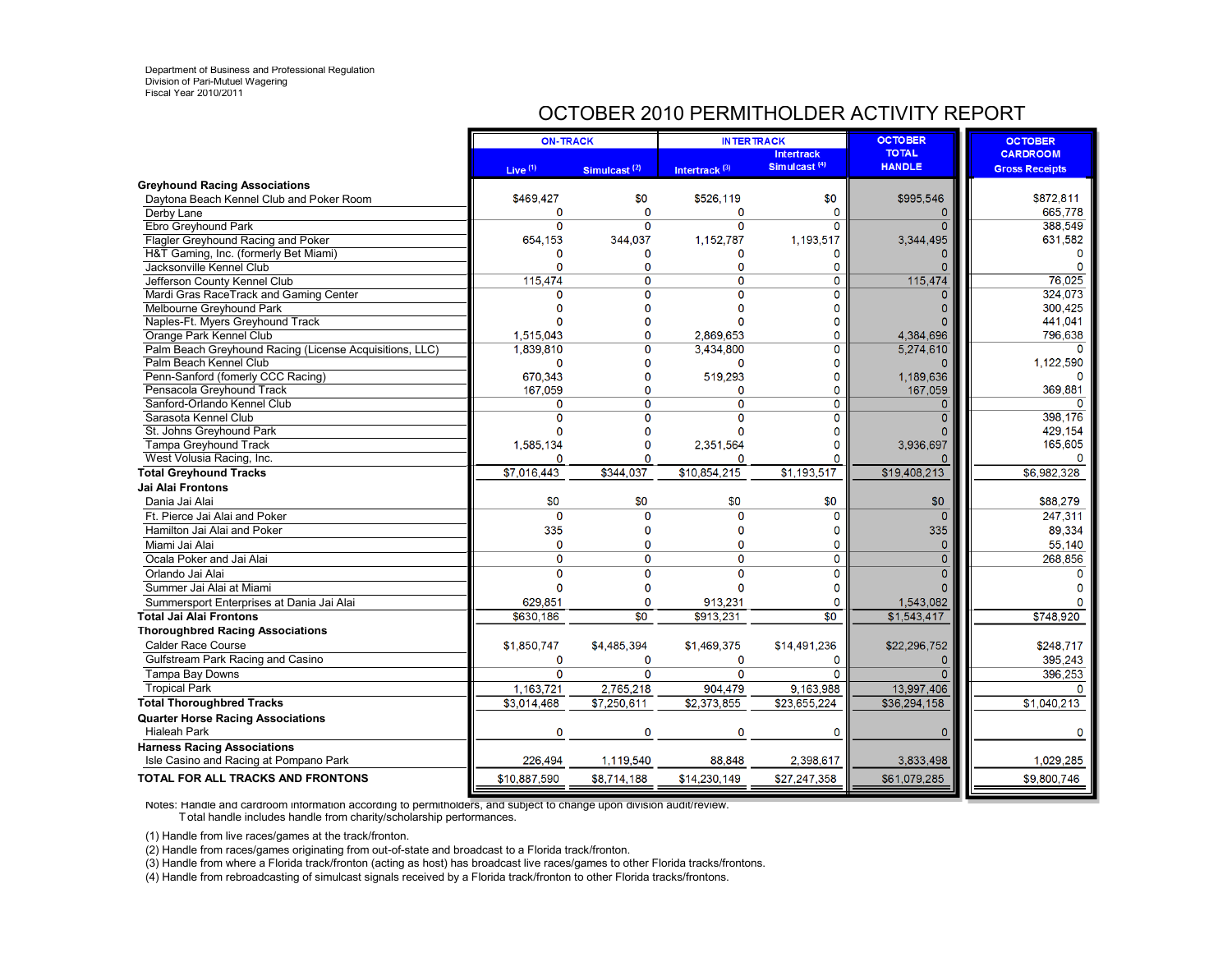#### NOVEMBER 2010 PERMITHOLDER ACTIVITY REPORT

|                                                         | <b>ON-TRACK</b>         |                          | <b>INTERTRACK</b>         |                                               | <b>NOVEMBER</b>               | <b>NOVEMBER</b>                          |
|---------------------------------------------------------|-------------------------|--------------------------|---------------------------|-----------------------------------------------|-------------------------------|------------------------------------------|
|                                                         | Live <sup>(1)</sup>     | Simulcast <sup>(2)</sup> | Intertrack <sup>(3)</sup> | <b>Intertrack</b><br>Simulcast <sup>(4)</sup> | <b>TOTAL</b><br><b>HANDLE</b> | <b>CARDROOM</b><br><b>Gross Receipts</b> |
| <b>Greyhound Racing Associations</b>                    |                         |                          |                           |                                               |                               |                                          |
| Daytona Beach Kennel Club and Poker Room                | \$424,799               | \$0                      | \$574,841                 | \$0                                           | \$999,639                     | \$845.881                                |
| Derby Lane                                              | 0                       | $\Omega$                 | $\mathbf 0$               | 0                                             | 0                             | 704.898                                  |
| Ebro Greyhound Park                                     | $\Omega$                | $\Omega$                 | $\overline{0}$            | $\Omega$                                      | $\Omega$                      | 308.285                                  |
| Flagler Greyhound Racing and Poker                      | $\Omega$                | 328,229                  | $\Omega$                  | 1,154,734                                     | 1,482,963                     | 568,694                                  |
| H&T Gaming, Inc. (formerly Bet Miami)                   |                         | O                        | 0                         | $\Omega$                                      | 0                             | $\mathbf 0$                              |
| Jacksonville Kennel Club                                |                         | n                        | $\Omega$                  | 0                                             | $\Omega$                      |                                          |
| Jefferson County Kennel Club                            | 92,038                  | $\mathbf{0}$             | $\Omega$                  | $\mathbf 0$                                   | 92,038                        | 65,292                                   |
| Mardi Gras RaceTrack and Gaming Center                  | $\Omega$                | O                        | $\Omega$                  | $\Omega$                                      |                               | 300,412                                  |
| Melbourne Greyhound Park                                |                         | 0                        | $\Omega$                  | $\Omega$                                      |                               | 320,737                                  |
| Naples-Ft. Myers Greyhound Track                        | 891.033                 | O                        | 1,405,935                 | $\Omega$                                      | 2,296,968                     | 501,940                                  |
| Orange Park Kennel Club                                 | 1,373,417               | O                        | 2,505,280                 | 0                                             | 3,878,697                     | 857,573                                  |
| Palm Beach Greyhound Racing (License Acquisitions, LLC) | 1,918,601               | 0                        | 3,188,285                 | 0                                             | 5,106,886                     |                                          |
| Palm Beach Kennel Club                                  | $\Omega$                | $\Omega$                 | $\mathbf 0$               | $\Omega$                                      | n                             | 1,026,479                                |
| Penn-Sanford (fomerly CCC Racing)                       | 613,516                 | $\Omega$                 | 394,212                   | 0                                             | 1,007,728                     |                                          |
| Pensacola Greyhound Track                               | 0                       | O                        | $\Omega$                  | 0                                             | 0                             | 351,507                                  |
| Sanford-Orlando Kennel Club                             | $\mathbf 0$             | $\mathbf 0$              | $\mathbf 0$               | $\mathbf 0$                                   | $\mathbf{0}$                  | $\Omega$                                 |
| Sarasota Kennel Club                                    | 236,171                 | Ō                        | 50,356                    | $\overline{0}$                                | 286,527                       | 423.242                                  |
| St. Johns Greyhound Park                                | $\Omega$                | n                        | 0                         | $\Omega$                                      | O                             | 461,627                                  |
| <b>Tampa Greyhound Track</b>                            | 1,676,563               | 0                        | 2,429,629                 | $\mathbf{0}$                                  | 4,106,192                     | 150,340                                  |
| West Volusia Racing, Inc.                               | $\Omega$                | O                        | O                         | $\Omega$                                      |                               | $\Omega$                                 |
| <b>Total Greyhound Tracks</b>                           | \$7.226.138             | \$328,229                | \$10.548.538              | \$1,154,734                                   | \$19,257,638                  | \$6,886,907                              |
| Jai Alai Frontons                                       |                         |                          |                           |                                               |                               |                                          |
| Dania Jai Alai                                          | \$0                     | \$0                      | \$0                       | \$0                                           | \$0                           | \$78,467                                 |
| Ft. Pierce Jai Alai and Poker                           | $\Omega$                | $\Omega$                 | $\Omega$                  | $\mathbf 0$                                   | $\Omega$                      | 231.496                                  |
| Hamilton Jai Alai and Poker                             | 76                      | $\Omega$                 | $\Omega$                  | $\mathbf 0$                                   | 76                            | 62,473                                   |
| Miami Jai Alai                                          | 660,965                 | 0                        | 774,386                   | $\mathbf 0$                                   | 1,435,351                     | 50,060                                   |
| Ocala Poker and Jai Alai                                | $\Omega$                | $\Omega$                 | 0                         | $\overline{0}$                                | $\overline{0}$                | 278,148                                  |
| Orlando Jai Alai                                        | $\Omega$                | $\mathbf{O}$             | $\Omega$                  | $\mathbf{0}$                                  | $\overline{0}$                |                                          |
| Summer Jai Alai at Miami                                | $\Omega$                | $\Omega$                 | $\Omega$                  | $\Omega$                                      |                               |                                          |
| Summersport Enterprises at Dania Jai Alai               | 529.773                 | $\mathbf 0$              | 679.838                   | $\mathbf{0}$                                  | 1,209,611                     |                                          |
| Total Jai Alai Frontons                                 | \$1,190,814             | \$0                      | \$1,454,224               | \$0                                           | \$2,645,038                   | \$700,644                                |
| <b>Thoroughbred Racing Associations</b>                 |                         |                          |                           |                                               |                               |                                          |
| <b>Calder Race Course</b>                               | \$0                     | \$0                      | \$0                       | \$0                                           | \$0                           | \$299.546                                |
| Gulfstream Park Racing and Casino                       | $\Omega$                | $\Omega$                 | 0                         | $\mathbf 0$                                   | 0                             | 414,207                                  |
| Tampa Bay Downs                                         | $\Omega$                | $\Omega$                 | 0                         | $\Omega$                                      | $\overline{0}$                | 367,057                                  |
| <b>Tropical Park</b>                                    | 3,081,178               | 7,182,763                | 2,498,631                 | 27,205,688                                    | 39,968,259                    |                                          |
| <b>Total Thoroughbred Tracks</b>                        | $$3,08\overline{1,178}$ | \$7,182,763              | \$2,498,631               | \$27,205,688                                  | \$39,968,259                  | \$1,080,810                              |
| <b>Quarter Horse Racing Associations</b>                |                         |                          |                           |                                               |                               |                                          |
| <b>Hialeah Park</b>                                     | $\mathbf 0$             | $\mathbf 0$              | 0                         | $\bf{0}$                                      | 0                             | $\mathbf 0$                              |
| <b>Harness Racing Associations</b>                      |                         |                          |                           |                                               |                               |                                          |
| Isle Casino and Racing at Pompano Park                  | 448,922                 | 1,108,128                | 185,987                   | 2,390,477                                     | 4, 133, 513                   | 1,091,162                                |
| TOTAL FOR ALL TRACKS AND FRONTONS                       | \$11,947,051            | \$8,619,119              | \$14,687,380              | \$30,750,899                                  | \$66,004,449                  | \$9,759,523                              |

Notes: Handle and cardroom information according to permitholders, and subject to change upon division audit/review. T otal handle includes handle from charity/scholarship performances.

(1) Handle from live races/games at the track/fronton.

(2) Handle from races/games originating from out-of-state and broadcast to a Florida track/fronton.

(3) Handle from where a Florida track/fronton (acting as host) has broadcast live races/games to other Florida tracks/frontons.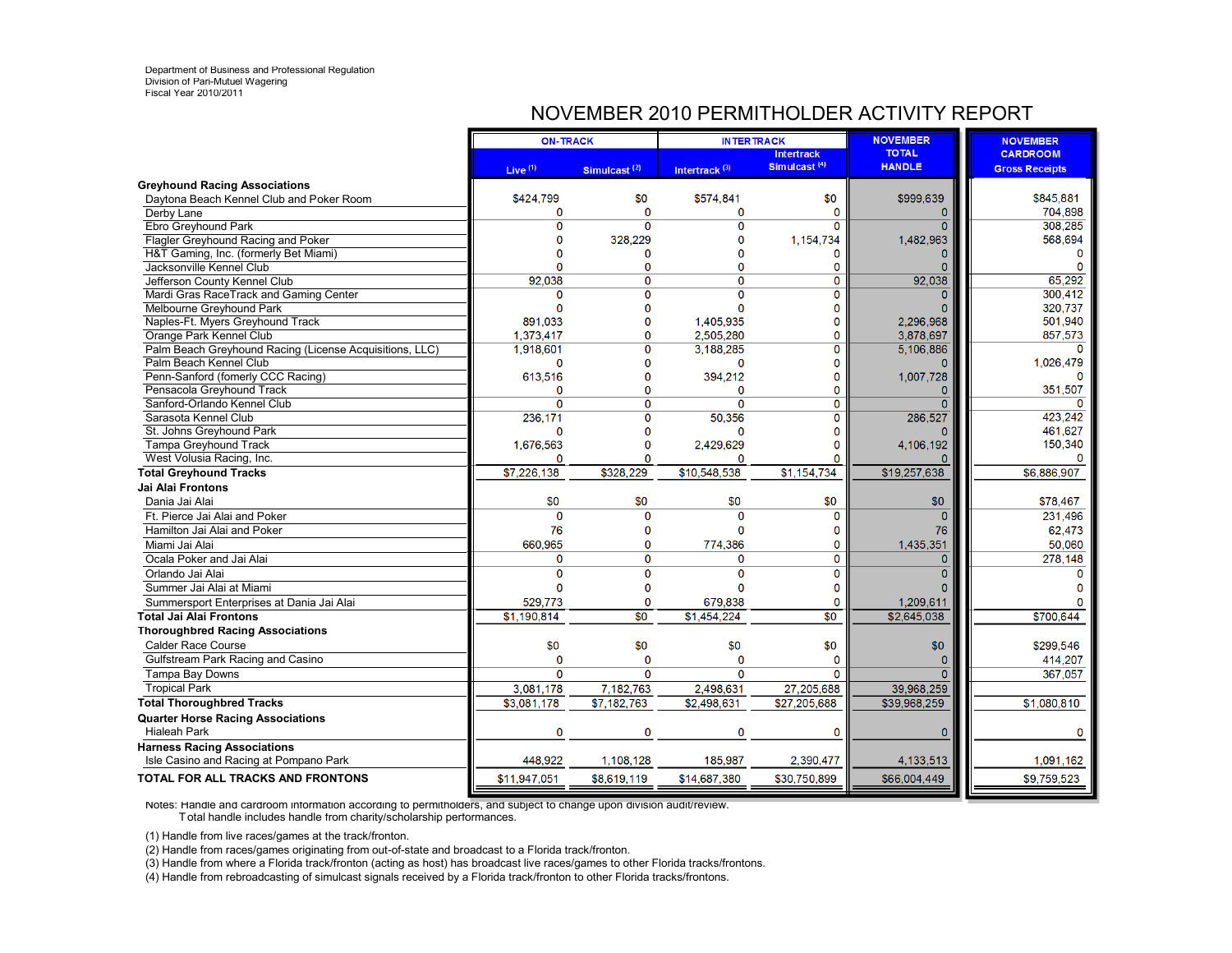## DECEMBER 2010 PERMITHOLDER ACTIVITY REPORT

|                                                                              | <b>ON-TRACK</b>     |                          | <b>INTERTRACK</b>         |                                               | <b>DECEMBER</b>               | <b>DECEMBER</b>                          |
|------------------------------------------------------------------------------|---------------------|--------------------------|---------------------------|-----------------------------------------------|-------------------------------|------------------------------------------|
|                                                                              | Live <sup>(1)</sup> | Simulcast <sup>(2)</sup> | Intertrack <sup>(3)</sup> | <b>Intertrack</b><br>Simulcast <sup>(4)</sup> | <b>TOTAL</b><br><b>HANDLE</b> | <b>CARDROOM</b><br><b>Gross Receipts</b> |
| <b>Greyhound Racing Associations</b>                                         |                     |                          |                           |                                               |                               |                                          |
| Daytona Beach Kennel Club and Poker Room                                     | \$380,310           | \$0                      | \$476,294                 | \$0                                           | \$856,605                     | \$787.950                                |
| Derby Lane                                                                   | 0                   | $\Omega$                 | 0                         | 0                                             | 0                             | 651.048                                  |
| Ebro Greyhound Park                                                          | $\Omega$            | $\Omega$                 | $\overline{0}$            | $\Omega$                                      | $\overline{0}$                | 318,327                                  |
| Flagler Greyhound Racing and Poker                                           | $\Omega$            | 127,255                  | O                         | 487,491                                       | 614,746                       | 573,665                                  |
| H&T Gaming, Inc. (formerly Bet Miami)                                        |                     | n                        | O                         | $\mathbf 0$                                   | 0                             | $\mathbf 0$                              |
| Jacksonville Kennel Club                                                     |                     | n                        | O                         | 0                                             | $\Omega$                      |                                          |
| Jefferson County Kennel Club                                                 | 24,296              | $\Omega$                 | O                         | $\mathbf{0}$                                  | 24,296                        | 16,734                                   |
| Mardi Gras RaceTrack and Gaming Center                                       | 250.330             | 323,408                  | 286,474                   | 483,295                                       | 1,343,507                     | 294,411                                  |
| Melbourne Greyhound Park                                                     | $\Omega$            | 0                        | $\Omega$                  | $\mathbf{0}$                                  |                               | 337.094                                  |
| Naples-Ft. Myers Greyhound Track                                             | 1,092,189           | O                        | 1,693,046                 | $\Omega$                                      | 2,785,235                     | 489,507                                  |
| Orange Park Kennel Club                                                      | 726,215             | O                        | 1,269,725                 | $\Omega$                                      | 1,995,940                     | 785.907                                  |
| Palm Beach Greyhound Racing (License Acquisitions, LLC)                      | 2,033,192           | 0                        | 3,278,858                 | 0                                             | 5,312,050                     | $\Omega$                                 |
| Palm Beach Kennel Club                                                       | $\mathbf 0$         | $\Omega$                 | $\mathbf 0$               | $\Omega$                                      | O                             | 1.036.377                                |
| Penn-Sanford (fomerly CCC Racing)                                            | 543.192             | $\Omega$                 | 316,245                   | 0                                             | 859,437                       |                                          |
| Pensacola Greyhound Track                                                    | 0                   | 0                        | $\Omega$                  | 0                                             | 0                             | 348,847                                  |
| Sanford-Orlando Kennel Club                                                  | $\Omega$            | $\mathbf 0$              | 0                         | $\mathbf 0$                                   | $\mathbf{0}$                  | O                                        |
| Sarasota Kennel Club                                                         | 890,590             | Ō                        | 501.546                   | $\overline{0}$                                | 1.392.136                     | 497.758                                  |
| St. Johns Greyhound Park                                                     | 852,408             | $\mathbf{0}$             | 1,291,598                 | $\Omega$                                      | 2,144,006                     | 433,973                                  |
| <b>Tampa Greyhound Track</b>                                                 | 1,491,737           | 0                        | 2,360,769                 | $\mathbf{0}$                                  | 3,852,506                     | 168,212                                  |
| West Volusia Racing, Inc.                                                    | $\Omega$            | O                        | O                         | $\Omega$                                      | $\Omega$                      | $\mathbf{0}$                             |
| <b>Total Greyhound Tracks</b>                                                | \$8,284,459         | \$450.663                | \$11,474,555              | \$970.786                                     | \$21,180,463                  | \$6,739,810                              |
| Jai Alai Frontons                                                            |                     |                          |                           |                                               |                               |                                          |
| Dania Jai Alai                                                               | \$531,098           | \$0                      | \$643,286                 | \$0                                           | \$1,174,384                   | \$75,359                                 |
| Ft. Pierce Jai Alai and Poker                                                | $\mathbf{0}$        | $\Omega$                 | 0                         | $\mathbf 0$                                   | $\Omega$                      | 244.922                                  |
| Hamilton Jai Alai and Poker                                                  | $\Omega$            | $\Omega$                 | $\Omega$                  | 0                                             |                               | 73,663                                   |
| Miami Jai Alai                                                               | 787,535             | 0                        | 897,344                   | $\mathbf 0$                                   | 1,684,879                     | 52,641                                   |
| Ocala Poker and Jai Alai                                                     | $\Omega$            | $\Omega$                 | 0                         | $\overline{0}$                                | $\mathbf{0}$                  | 282,754                                  |
| Orlando Jai Alai                                                             | $\Omega$            | $\Omega$                 | $\Omega$                  | $\mathbf{0}$                                  | $\Omega$                      |                                          |
| Summer Jai Alai at Miami                                                     | $\Omega$            | $\Omega$                 | O                         | 0                                             | O                             |                                          |
| Summersport Enterprises at Dania Jai Alai                                    | $\Omega$            | $\mathbf 0$              | 0                         | $\mathbf{0}$                                  | 0                             |                                          |
| Total Jai Alai Frontons                                                      | \$1,318,633         | $\overline{50}$          | \$1,540,630               | \$0                                           | \$2,859,263                   | \$729,339                                |
| <b>Thoroughbred Racing Associations</b>                                      |                     |                          |                           |                                               |                               |                                          |
| <b>Calder Race Course</b>                                                    | \$0                 | \$0                      | \$0                       | \$0                                           | \$0                           | \$313.015                                |
| Gulfstream Park Racing and Casino                                            | $\Omega$            | $\Omega$                 | $\Omega$                  | $\Omega$                                      | n                             | 444,601                                  |
| Tampa Bay Downs                                                              | 2.178.563           | 1,110,993                | 3,402,758                 | 4,544,944                                     | 11,237,258                    | 385,881                                  |
| <b>Tropical Park</b>                                                         | 3.113.007           | 5,404,124                | 3,324,230                 | 14,350,151                                    | 26, 191, 512                  | $\Omega$                                 |
| <b>Total Thoroughbred Tracks</b>                                             | \$5,291,569         | \$6,515,117              | \$6,726,988               | \$18,895,095                                  | \$37,428,769                  | \$1,143,497                              |
|                                                                              |                     |                          |                           |                                               |                               |                                          |
| <b>Quarter Horse Racing Associations</b>                                     |                     |                          |                           |                                               |                               |                                          |
| <b>Hialeah Park</b>                                                          | 538,701             | 29,503                   | 105,855                   | 18,687                                        | 692,745                       | $\mathbf 0$                              |
| <b>Harness Racing Associations</b><br>Isle Casino and Racing at Pompano Park | 551,752             | 1,041,509                | 248,374                   | 2,174,322                                     | 4,015,957                     | 1,081,996                                |
|                                                                              |                     |                          |                           |                                               |                               |                                          |
| TOTAL FOR ALL TRACKS AND FRONTONS                                            | \$15,985,116        | \$8,036,792              | \$20,096,402              | \$22,058,889                                  | \$66,177,198                  | \$9,694,642                              |

Notes: Handle and cardroom information according to permitholders, and subject to change upon division audit/review.

T otal handle includes handle from charity/scholarship performances.

(1) Handle from live races/games at the track/fronton.

(2) Handle from races/games originating from out-of-state and broadcast to a Florida track/fronton.

(3) Handle from where a Florida track/fronton (acting as host) has broadcast live races/games to other Florida tracks/frontons.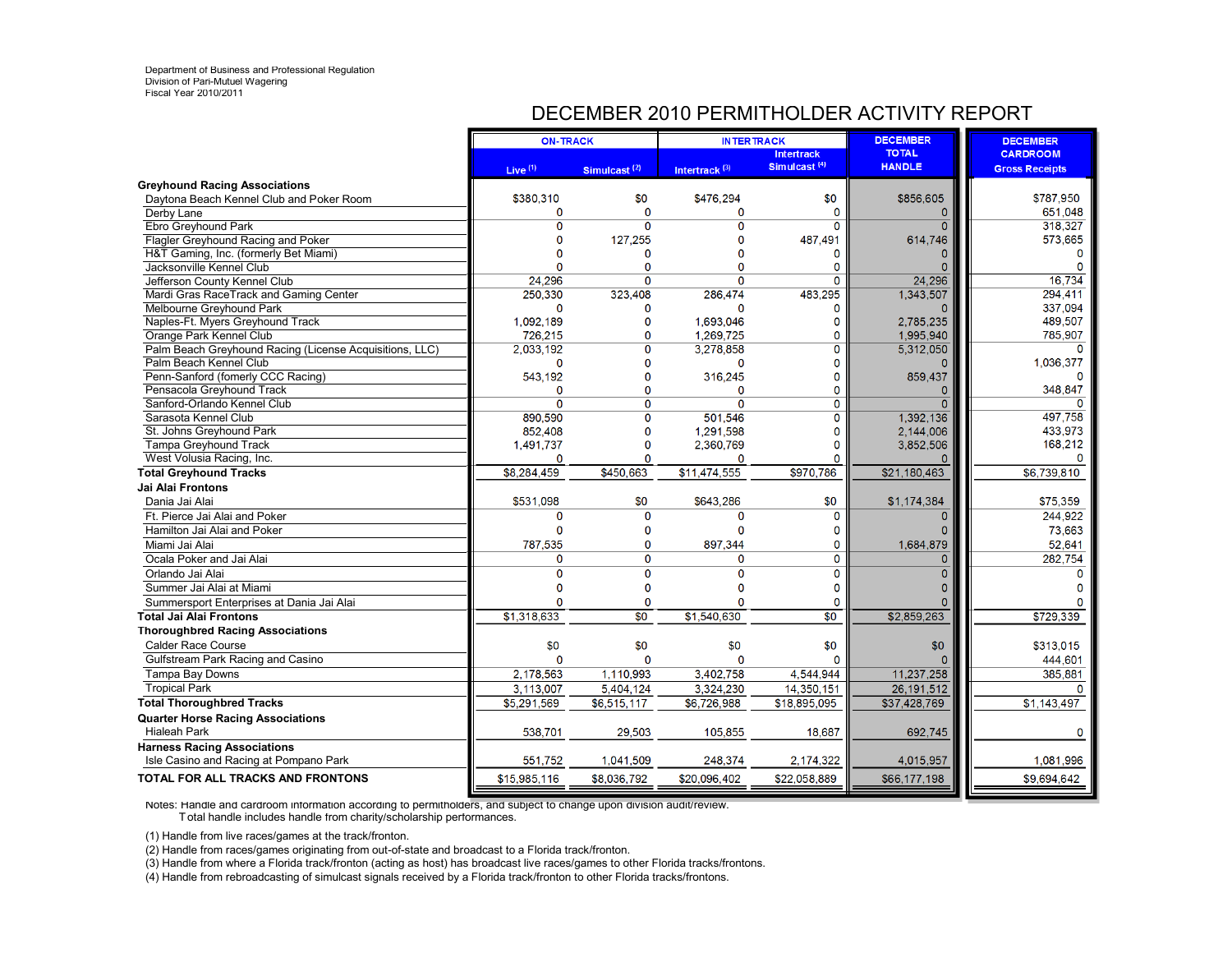#### JANUARY 2011 PERMITHOLDER ACTIVITY REPORT

|                                                         | <b>ON-TRACK</b> |                          | <b>INTERTRACK</b>         |                                               | <b>JANUARY</b>                | <b>JANUARY</b>                           |
|---------------------------------------------------------|-----------------|--------------------------|---------------------------|-----------------------------------------------|-------------------------------|------------------------------------------|
|                                                         | Live $(1)$      | Simulcast <sup>(2)</sup> | Intertrack <sup>(3)</sup> | <b>Intertrack</b><br>Simulcast <sup>(4)</sup> | <b>TOTAL</b><br><b>HANDLE</b> | <b>CARDROOM</b><br><b>Gross Receipts</b> |
| <b>Greyhound Racing Associations</b>                    |                 |                          |                           |                                               |                               |                                          |
| Daytona Beach Kennel Club and Poker Room                | \$0             | \$0                      | \$0                       | \$0                                           | \$0                           | \$908,528                                |
| Derby Lane                                              | 1.849.942       | $\mathbf{O}$             | 2,378,260                 | $\mathbf{0}$                                  | 4,228,202                     | 732.021                                  |
| Ebro Greyhound Park                                     | n               | $\Omega$                 | O                         | $\mathbf 0$                                   | $\Omega$                      | 368,594                                  |
| Flagler Greyhound Racing and Poker                      | $\Omega$        | $\Omega$                 | $\Omega$                  | $\Omega$                                      | $\overline{0}$                | 596,819                                  |
| H&T Gaming, Inc. (formerly Bet Miami)                   | n               | $\Omega$                 | $\Omega$                  | $\mathbf 0$                                   | $\Omega$                      | $\Omega$                                 |
| Jacksonville Kennel Club                                | $\Omega$        | O                        | $\Omega$                  | 0                                             | $\Omega$                      | $\Omega$                                 |
| Jefferson County Kennel Club                            | 25,335          | $\mathbf{0}$             | 0                         | $\mathbf{0}$                                  | 25,335                        | 55,159                                   |
| Mardi Gras RaceTrack and Gaming Center                  | 537.470         | 590.368                  | 589.590                   | 859.387                                       | 2.576.815                     | 382.540                                  |
| Melbourne Greyhound Park                                | 28,213          | 0                        | n                         | O                                             | 28,213                        | 379,747                                  |
| Naples-Ft. Myers Greyhound Track                        | 1,537,704       | $\mathbf{0}$             | 1,758,504                 | $\Omega$                                      | 3,296,208                     | 593,685                                  |
| Orange Park Kennel Club                                 | $\Omega$        | O                        | 0                         | $\Omega$                                      | $\overline{0}$                | 901,049                                  |
| Palm Beach Greyhound Racing (License Acquisitions, LLC) | $\Omega$        | Ō                        | $\Omega$                  | 0                                             | $\Omega$                      |                                          |
| Palm Beach Kennel Club                                  | 2.293.760       | $\mathbf 0$              | 3,324,725                 | $\Omega$                                      | 5,618,485                     | 1,107,595                                |
| Penn-Sanford (fomerly CCC Racing)                       | 198,316         | $\Omega$                 | 99,717                    | 0                                             | 298,033                       | n                                        |
| Pensacola Greyhound Track                               | $\mathbf{0}$    | $\Omega$                 | 0                         | 0                                             | $\Omega$                      | 351,836                                  |
| Sanford-Orlando Kennel Club                             | 451,236         | $\Omega$                 | 284,045                   | $\mathbf 0$                                   | 735,281                       | $\Omega$                                 |
| Sarasota Kennel Club                                    | 1,146,846       | 0                        | 472,634                   | $\overline{0}$                                | 1,619,480                     | 470,191                                  |
| St. Johns Greyhound Park                                | 1,609,481       | $\bf{0}$                 | 2,559,518                 | $\bf{0}$                                      | 4,168,999                     | 451,602                                  |
| <b>Tampa Greyhound Track</b>                            | $\Omega$        | $\mathbf 0$              | $\Omega$                  | $\mathbf{0}$                                  | 0                             | 179,930                                  |
| West Volusia Racing, Inc.                               | 523,241         | $\Omega$                 | 563,722                   | O                                             | 1,086,963                     | $\Omega$                                 |
| <b>Total Greyhound Tracks</b>                           | \$10,201,544    | \$590,368                | \$12,030,715              | \$859,387                                     | \$23,682,014                  | \$7,479,296                              |
| Jai Alai Frontons                                       |                 |                          |                           |                                               |                               |                                          |
| Dania Jai Alai                                          | \$589,796       | \$0                      | \$610,068                 | \$0                                           | \$1,199,864                   | \$89,045                                 |
| Ft. Pierce Jai Alai and Poker                           | $\Omega$        | $\mathbf{0}$             | 0                         | 0                                             | $\Omega$                      | 296,823                                  |
| Hamilton Jai Alai and Poker                             | $\Omega$        | 0                        | $\Omega$                  | $\mathbf 0$                                   | $\Omega$                      | 74,493                                   |
| Miami Jai Alai                                          | 860.896         | $\mathbf{0}$             | 926,538                   | 0                                             | 1,787,434                     | 50,001                                   |
| Ocala Poker and Jai Alai                                | $\Omega$        | $\mathbf 0$              | 0                         | 0                                             | O                             | 322,940                                  |
| Orlando Jai Alai                                        | 404,203         | $\mathbf 0$              | 75,690                    | $\mathbf{0}$                                  | 479,893                       | $\Omega$                                 |
| Summer Jai Alai at Miami                                | $\mathbf 0$     | $\Omega$                 | $\Omega$                  | $\Omega$                                      | 0                             |                                          |
| Summersport Enterprises at Dania Jai Alai               | $\Omega$        | $\bf{0}$                 | 0                         | $\mathbf 0$                                   |                               |                                          |
| <b>Total Jai Alai Frontons</b>                          | \$1.854,895     | $\overline{50}$          | \$1,612,296               | \$0                                           | \$3,467,191                   | \$833,302                                |
| <b>Thoroughbred Racing Associations</b>                 |                 |                          |                           |                                               |                               |                                          |
| <b>Calder Race Course</b>                               | \$0             | \$0                      | \$0                       | \$0                                           | \$0                           | \$364,639                                |
| Gulfstream Park Racing and Casino                       | 12.620.838      | 7.169.095                | 7.335.657                 | 9.199.008                                     | 36,324,598                    | 546,536                                  |
| Tampa Bay Downs                                         | 4.240.806       | 1.468,359                | 7.462.688                 | 6,310,133                                     | 19,481,986                    | 417,057                                  |
| <b>Tropical Park</b>                                    | 710,060         | 801,252                  | 638,147                   | 1,156,173                                     | 3,305,632                     | $\Omega$                                 |
| <b>Total Thoroughbred Tracks</b>                        | \$17,571,704    | \$9,438,705              | \$15,436,492              | \$16,665,315                                  | \$59,112,216                  | \$1.328.232                              |
| <b>Quarter Horse Racing Associations</b>                |                 |                          |                           |                                               |                               |                                          |
| <b>Hialeah Park</b>                                     | 566,133         | 34,440                   | 90,113                    | 28,669                                        | 719,354                       | $\mathbf 0$                              |
| <b>Harness Racing Associations</b>                      |                 |                          |                           |                                               |                               |                                          |
| Isle Casino and Racing at Pompano Park                  | 750,614         | 1,246,001                | 279,727                   | 2,442,756                                     | 4,719,098                     | 1,205,106                                |
| TOTAL FOR ALL TRACKS AND FRONTONS                       | \$30,944,889    | \$11,309,513             | \$29,449,343              | \$19,996,128                                  | \$91,699,873                  | \$10,845,936                             |

Notes: Handle and cardroom information according to permitholders, and subject to change upon division audit/review. T otal handle includes handle from charity/scholarship performances.

(1) Handle from live races/games at the track/fronton.

(2) Handle from races/games originating from out-of-state and broadcast to a Florida track/fronton.

(3) Handle from where a Florida track/fronton (acting as host) has broadcast live races/games to other Florida tracks/frontons.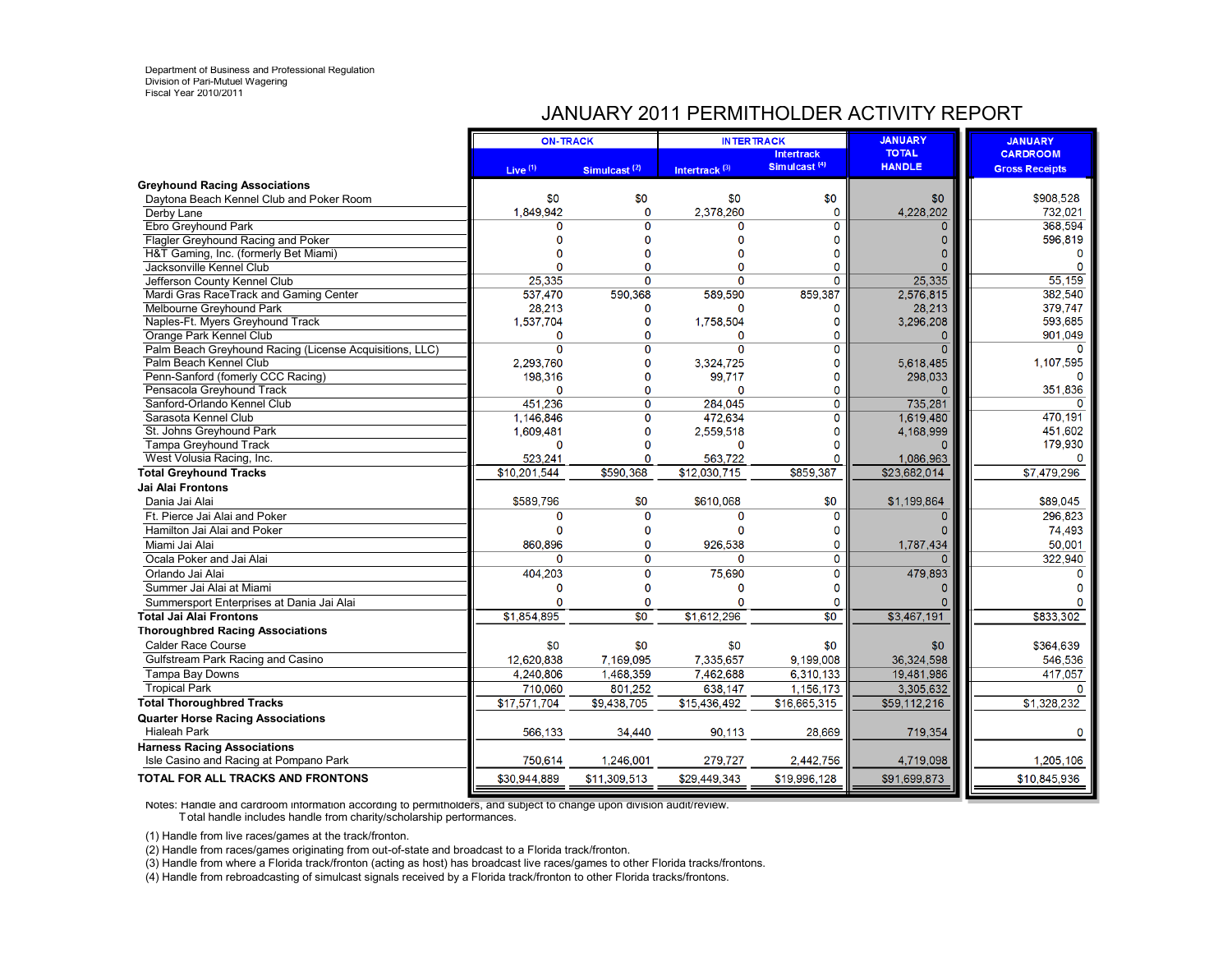#### FEBRUARY 2011 PERMITHOLDER ACTIVITY REPORT

|                                                                              | <b>ON-TRACK</b> |                          | <b>INTERTRACK</b>         |                                               | <b>FEBRUARY</b>               | <b>FEBRUARY</b>                          |
|------------------------------------------------------------------------------|-----------------|--------------------------|---------------------------|-----------------------------------------------|-------------------------------|------------------------------------------|
|                                                                              | Live $(1)$      | Simulcast <sup>(2)</sup> | Intertrack <sup>(3)</sup> | <b>Intertrack</b><br>Simulcast <sup>(4)</sup> | <b>TOTAL</b><br><b>HANDLE</b> | <b>CARDROOM</b><br><b>Gross Receipts</b> |
| <b>Greyhound Racing Associations</b>                                         |                 |                          |                           |                                               |                               |                                          |
| Davtona Beach Kennel Club and Poker Room                                     | \$0             | \$0                      | \$0                       | \$0                                           | \$0                           | \$920,928                                |
| Derby Lane                                                                   | 2,110,276       | $\mathbf 0$              | 2,682,986                 | $\mathbf 0$                                   | 4,793,262                     | 715,721                                  |
| Ebro Greyhound Park                                                          | O               | $\Omega$                 | 0                         | $\overline{0}$                                | $\Omega$                      | 397,730                                  |
| Flagler Greyhound Racing and Poker                                           | $\Omega$        | $\Omega$                 | 0                         | 0                                             | $\Omega$                      | 569,370                                  |
| H&T Gaming, Inc. (formerly Bet Miami)                                        |                 | n                        | Õ                         | 0                                             |                               | $\Omega$                                 |
| Jacksonville Kennel Club                                                     |                 |                          | n                         | 0                                             |                               | $\Omega$                                 |
| Jefferson County Kennel Club                                                 | 117,396         | O                        | n                         | 0                                             | 117,396                       | 75,041                                   |
| Mardi Gras RaceTrack and Gaming Center                                       | 539.780         | 596,482                  | 652.958                   | 927,371                                       | 2.716.592                     | 452,819                                  |
| Melbourne Greyhound Park                                                     | 53,016          | 0                        | 0                         | 0                                             | 53,016                        | 367,927                                  |
| Naples-Ft. Myers Greyhound Track                                             | 1,808,169       | $\mathbf{0}$             | 1,990,337                 | 0                                             | 3,798,506                     | 588,354                                  |
| Orange Park Kennel Club                                                      | $\Omega$        | $\mathbf{0}$             | 0                         | 0                                             | n                             | 936.768                                  |
| Palm Beach Greyhound Racing (License Acquisitions, LLC)                      | $\mathbf 0$     | $\mathbf 0$              | 0                         | $\overline{0}$                                | $\Omega$                      | $\Omega$                                 |
| Palm Beach Kennel Club                                                       | 2.382.006       | $\Omega$                 | 3,321,018                 | 0                                             | 5,703,024                     | 1,473,465                                |
| Penn-Sanford (fomerly CCC Racing)                                            | n               | $\Omega$                 | n                         | 0                                             |                               |                                          |
| Pensacola Greyhound Track                                                    | 186.867         | $\Omega$                 | 0                         | 0                                             | 186.867                       | 364,716                                  |
| Sanford-Orlando Kennel Club                                                  | 673.145         | $\Omega$                 | 361,278                   | 0                                             | 1,034,423                     |                                          |
| Sarasota Kennel Club                                                         | 1,401,973       | $\overline{0}$           | 563,614                   | $\overline{0}$                                | 1,965,587                     | 451,539                                  |
| St. Johns Greyhound Park                                                     | 1,768,995       | $\Omega$                 | 2,568,578                 | 0                                             | 4,337,573                     | 473.852                                  |
| <b>Tampa Greyhound Track</b>                                                 | $\Omega$        | $\Omega$                 | 0                         | 0                                             |                               | 192,080                                  |
| West Volusia Racing, Inc.                                                    | 690,212         | $\mathbf{0}$             | 626,404                   | 0                                             | 1,316,616                     | 0                                        |
| <b>Total Greyhound Tracks</b>                                                | \$11,731,836    | \$596,482                | \$12,767,173              | \$927,371                                     | \$26,022,862                  | \$7,980,309                              |
| Jai Alai Frontons                                                            |                 |                          |                           |                                               |                               |                                          |
| Dania Jai Alai                                                               | \$659,725       | \$0                      | \$747,391                 | \$0                                           | \$1,407,116                   | \$87,186                                 |
| Ft. Pierce Jai Alai and Poker                                                | $\Omega$        | $\mathbf 0$              | 0                         | 0                                             |                               | \$272,833                                |
| Hamilton Jai Alai and Poker                                                  |                 | $\Omega$                 | Õ                         | 0                                             |                               | \$98,643                                 |
| Miami Jai Alai                                                               | 856.689         | $\mathbf 0$              | 942,978                   | 0                                             | 1,799,667                     | \$30,517                                 |
| Ocala Poker and Jai Alai                                                     | n               | <sup>0</sup>             | Ő                         | Ō                                             |                               | \$339.984                                |
| Orlando Jai Alai                                                             | 462.340         | $\mathbf 0$              | 83,245                    | 0                                             | 545,585                       | \$0                                      |
| Summer Jai Alai at Miami                                                     | $\Omega$        | $\Omega$                 | $\Omega$                  | Ō                                             |                               | \$0                                      |
| Summersport Enterprises at Dania Jai Alai                                    |                 | $\Omega$                 | O                         | 0                                             |                               | \$0                                      |
| <b>Total Jai Alai Frontons</b>                                               | \$1.978.754     | $\overline{30}$          | \$1,773,614               | $\overline{30}$                               | \$3,752,368                   | \$829,163                                |
| <b>Thoroughbred Racing Associations</b>                                      |                 |                          |                           |                                               |                               |                                          |
| <b>Calder Race Course</b>                                                    | \$0             | \$0                      | \$0                       | \$0                                           | \$0                           | \$386,465                                |
| Gulfstream Park Racing and Casino                                            | 14,387,997      | 6.596.343                | 8,642,803                 | 9,492,573                                     | 39,119,716                    | \$455,418                                |
| Hialeah Racing Association, LLC.                                             | $\Omega$        | $\Omega$                 | O                         | $\Omega$                                      | $\Omega$                      | \$0                                      |
| Tampa Bay Downs                                                              | 4,697,124       | 1,300,975                | 7,600,849                 | 5,416,820                                     | 19,015,769                    | \$397,579                                |
| <b>Tropical Park</b>                                                         | $\mathbf 0$     | $\mathbf 0$              | 0                         | 0                                             |                               |                                          |
| <b>Total Thoroughbred Tracks</b>                                             | \$19,085,121    | \$7,897,319              | \$16,243,652              | \$14,909,393                                  | \$58,135,484                  | \$1,239,462                              |
| <b>Quarter Horse Racing Associations</b>                                     |                 |                          |                           |                                               |                               |                                          |
| <b>Hialeah Park</b>                                                          | $\mathbf 0$     | $\mathbf 0$              | 0                         | $\mathbf 0$                                   | $\mathbf 0$                   | 0                                        |
| <b>Harness Racing Associations</b><br>Isle Casino and Racing at Pompano Park | 806,805         | 1,330,628                | 288,247                   | 2,727,263                                     | 5, 152, 943                   | 1,110,895                                |
| <b>TOTAL FOR ALL TRACKS AND FRONTONS</b>                                     | \$33,602,516    | \$9,824,429              | \$31,072,685              | \$18,564,027                                  | \$93,063,658                  | \$11,159,829                             |
|                                                                              |                 |                          |                           |                                               |                               |                                          |

Notes: Handle and cardroom information according to permitholders, and subject to change upon division audit/review.

T otal handle includes handle from charity/scholarship performances.

(1) Handle from live races/games at the track/fronton.

(2) Handle from races/games originating from out-of-state and broadcast to a Florida track/fronton.

(3) Handle from where a Florida track/fronton (acting as host) has broadcast live races/games to other Florida tracks/frontons.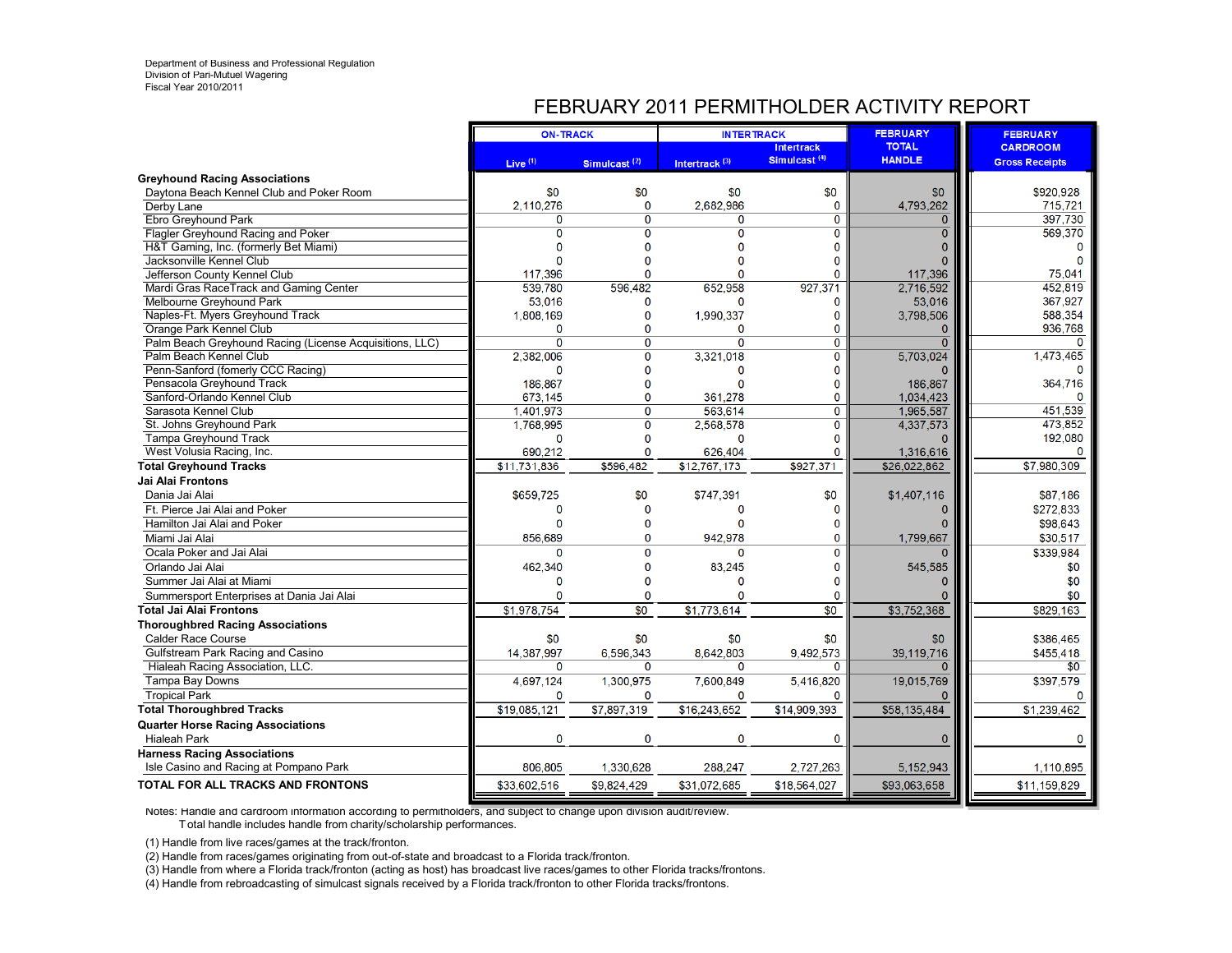## MARCH 2011 PERMITHOLDER ACTIVITY REPORT

|                                                         | <b>ON-TRACK</b>     |                          | <b>INTERTRACK</b>         |                                               | <b>MARCH</b>                  | <b>MARCH</b>                             |
|---------------------------------------------------------|---------------------|--------------------------|---------------------------|-----------------------------------------------|-------------------------------|------------------------------------------|
|                                                         | Live <sup>(1)</sup> | Simulcast <sup>(2)</sup> | Intertrack <sup>(3)</sup> | <b>Intertrack</b><br>Simulcast <sup>(4)</sup> | <b>TOTAL</b><br><b>HANDLE</b> | <b>CARDROOM</b><br><b>Gross Receipts</b> |
| <b>Greyhound Racing Associations</b>                    |                     |                          |                           |                                               |                               |                                          |
| Daytona Beach Kennel Club and Poker Room                | $\Omega$            | \$0                      | \$0                       | \$0                                           | \$0                           | \$920,554                                |
| Derby Lane                                              | 2.512.353           | $\Omega$                 | 2.924.169                 | $\mathbf 0$                                   | 5,436,521                     | \$786.177                                |
| Ebro Greyhound Park                                     | n                   | $\Omega$                 | O                         | 0                                             | $\Omega$                      | \$373,722                                |
| Flagler Greyhound Racing and Poker                      | $\Omega$            | 0                        | $\mathbf{0}$              | 0                                             | O                             | \$596,967                                |
| H&T Gaming, Inc. (formerly Bet Miami)                   | 553,226             | 593,261                  | 724,620                   | 917,204                                       | 2,788,312                     | $\mathbf 0$                              |
| Jacksonville Kennel Club                                | n                   | 0                        | O                         | 0                                             | $\Omega$                      | $\Omega$                                 |
| Jefferson County Kennel Club                            | 115,263             | $\Omega$                 | $\Omega$                  | $\mathbf{O}$                                  | 115,263                       | \$69,406                                 |
| Mardi Gras RaceTrack and Gaming Center                  | $\Omega$            | 38.055                   | O                         | 64,703                                        | 102.758                       | \$463,833                                |
| Melbourne Greyhound Park                                | 60,500              | 0                        | n                         | 0                                             | 60,500                        | \$410,281                                |
| Naples-Ft. Myers Greyhound Track                        | 1,964,731           | $\overline{0}$           | 1,963,815                 | 0                                             | 3,928,546                     | \$643,055                                |
| Orange Park Kennel Club                                 | O                   | $\Omega$                 | O                         | $\Omega$                                      | $\Omega$                      | \$1,033,704                              |
| Palm Beach Greyhound Racing (License Acquisitions, LLC) | $\Omega$            | 0                        | 0                         | 0                                             | $\Omega$                      |                                          |
| Palm Beach Kennel Club                                  | 2,460,120           | 0                        | 3,394,179                 | 0                                             | 5,854,299                     | \$1,017,182                              |
| Penn-Sanford (fomerly CCC Racing)                       | $\Omega$            | 0                        | 0                         | 0                                             | $\Omega$                      | $\Omega$                                 |
| Pensacola Greyhound Track                               | 185.682             | $\Omega$                 | $\Omega$                  | $\Omega$                                      | 185,682                       | \$393,866                                |
| Sanford-Orlando Kennel Club                             | 719,403             | 0                        | 351,425                   | 0                                             | 1,070,828                     | $\Omega$                                 |
| Sarasota Kennel Club                                    | 1,487,541           | $\overline{0}$           | 655,770                   | $\overline{0}$                                | 2,143,311                     | \$541,057                                |
| St. Johns Greyhound Park                                | 1,700,907           | 0                        | 2,724,629                 | 0                                             | 4,425,536                     | \$519,463                                |
| <b>Tampa Greyhound Track</b>                            | $\Omega$            | 0                        | $\Omega$                  | 0                                             | $\mathbf{0}$                  | \$221,030                                |
| West Volusia Racing, Inc.                               | 635,209             | 0                        | 621,849                   | 0                                             | 1,257,058                     | $\mathbf{0}$                             |
| <b>Total Greyhound Tracks</b>                           | \$12,394,935        | \$631,316                | \$13,360,456              | \$981,907                                     | \$27,368,614                  | \$7,990,297                              |
| Jai Alai Frontons                                       |                     |                          |                           |                                               |                               |                                          |
| Dania Jai Alai                                          | \$717,194           | \$0                      | \$771,337                 | \$0                                           | \$1,488,531                   | \$81,645                                 |
| Ft. Pierce Jai Alai and Poker                           | $\mathbf{0}$        | 0                        | $\Omega$                  | 0                                             | $\Omega$                      | \$302,281                                |
| Hamilton Jai Alai and Poker                             | n                   | $\Omega$                 | $\Omega$                  | 0                                             |                               | \$96,006                                 |
| Miami Jai Alai                                          | 898.828             | 0                        | 963,639                   | 0                                             | 1,862,467                     | \$53,473                                 |
| Ocala Poker and Jai Alai                                | 20.073              | $\Omega$                 | $\Omega$                  | 0                                             | 20.073                        | \$353,486                                |
| Orlando Jai Alai                                        | O                   | 0                        | $\Omega$                  | $\mathbf{0}$                                  | $\Omega$                      | $\Omega$                                 |
| Summer Jai Alai at Miami                                |                     | 0                        | $\Omega$                  | 0                                             |                               |                                          |
| Summersport Enterprises at Dania Jai Alai               | O                   | 0                        | O                         | $\mathbf 0$                                   |                               | n                                        |
| Total Jai Alai Frontons                                 | \$1,636,095         | \$0                      | \$1,734,976               | $\overline{50}$                               | \$3,371,071                   | \$886,891                                |
| <b>Thoroughbred Racing Associations</b>                 |                     |                          |                           |                                               |                               |                                          |
| <b>Calder Race Course</b>                               | \$0                 | \$0                      | \$0                       | \$0                                           | \$0                           | \$433.434                                |
| Gulfstream Park Racing and Casino                       | 11,681,794          | 5,962,054                | 8,351,717                 | 11,356,109                                    | 37,351,673                    | 494,481                                  |
| Tampa Bay Downs                                         | 4.949.409           | 1,505,471                | 6,802,015                 | 6,843,254                                     | 20,100,149                    | 436,506                                  |
| <b>Tropical Park</b>                                    | $\Omega$            | $\Omega$                 | 0                         | $\Omega$                                      | $\Omega$                      | $\Omega$                                 |
| <b>Total Thoroughbred Tracks</b>                        | \$16,631,203        | \$7,467,524              | \$15,153,732              | \$18,199,363                                  | \$57,451,822                  | \$1,364,421                              |
| <b>Quarter Horse Racing Associations</b>                |                     |                          |                           |                                               |                               |                                          |
| <b>Hialeah Park</b>                                     | $\mathbf 0$         | 0                        | $\mathbf 0$               | $\mathbf 0$                                   | $\mathbf 0$                   | 0                                        |
| <b>Harness Racing Associations</b>                      |                     |                          |                           |                                               |                               |                                          |
| Isle Casino and Racing at Pompano Park                  | 811,208             | 1,314,073                | 259,345                   | 2,663,073                                     | 5,047,699                     | 1,133,916                                |
| <b>TOTAL FOR ALL TRACKS AND FRONTONS</b>                | \$31,473,440        | \$9,412,913              | \$30,508,509              | \$21,844,343                                  | \$93,239,206                  | \$11,375,524                             |

Notes: Handle and cardroom information according to permitholders, and subject to change upon division audit/review. T otal handle includes handle from charity/scholarship performances.

(1) Handle from live races/games at the track/fronton.

(2) Handle from races/games originating from out-of-state and broadcast to a Florida track/fronton.

(3) Handle from where a Florida track/fronton (acting as host) has broadcast live races/games to other Florida tracks/frontons.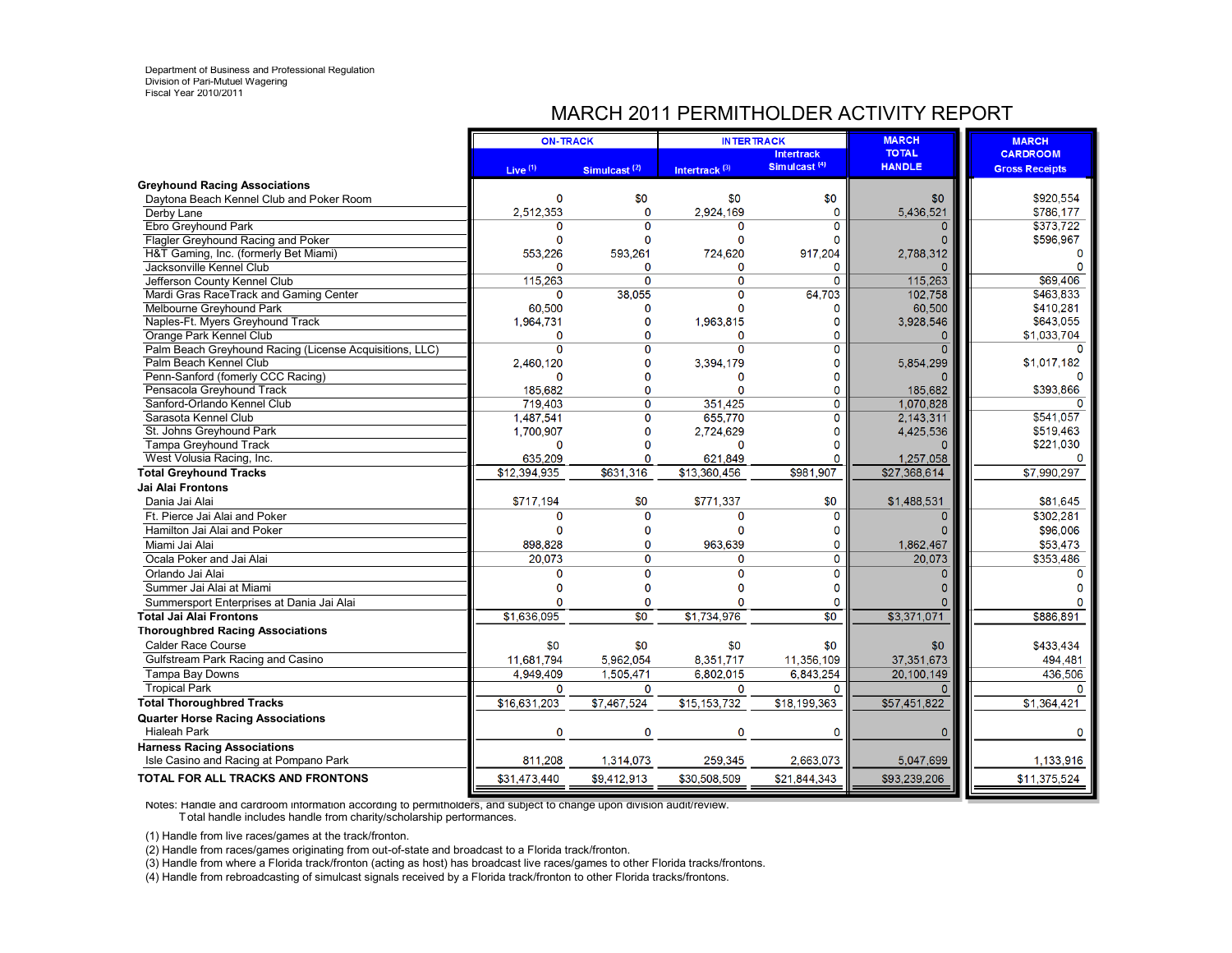## APRIL 2011 PERMITHOLDER ACTIVITY REPORT

|                                                                 | <b>ON-TRACK</b> |                          | <b>INTERTRACK</b>         |                                               | <b>APRIL</b>                  | <b>APRIL</b>                             |
|-----------------------------------------------------------------|-----------------|--------------------------|---------------------------|-----------------------------------------------|-------------------------------|------------------------------------------|
|                                                                 | Live $(1)$      |                          |                           | <b>Intertrack</b><br>Simulcast <sup>(4)</sup> | <b>TOTAL</b><br><b>HANDLE</b> | <b>CARDROOM</b><br><b>Gross Receipts</b> |
| <b>Greyhound Racing Associations</b>                            |                 | Simulcast <sup>(2)</sup> | Intertrack <sup>(3)</sup> |                                               |                               |                                          |
| Daytona Beach Kennel Club and Poker Room                        | \$534,823       | \$45,312                 | \$545,987                 | \$0                                           | \$1,126,122                   | \$794,937                                |
| Derby Lane                                                      | 2,047,863       | 0                        | 2,763,505                 | $\mathbf 0$                                   | 4,811,368                     | 766,203                                  |
| Ebro Greyhound Park                                             | $\Omega$        | $\overline{0}$           | 0                         | $\mathbf 0$                                   | $\Omega$                      | 385,477                                  |
| Flagler Greyhound Racing and Poker                              | $\mathbf{0}$    | $\Omega$                 | 0                         | $\Omega$                                      |                               | 581,365                                  |
| H&T Gaming, Inc. (formerly Bet Miami)                           | 457,602         | 655,051                  | 717,860                   | 862.368                                       | 2,692,881                     | $\Omega$                                 |
| Jacksonville Kennel Club                                        | $\Omega$        | 0                        | 0                         | 0                                             |                               | $\Omega$                                 |
| Jefferson County Kennel Club                                    | 114,576         | $\mathbf{0}$             | 0                         | $\overline{0}$                                | 114,576                       | 73,340                                   |
| Mardi Gras RaceTrack and Gaming Center                          | n               | $\overline{0}$           | $\overline{0}$            | $\overline{0}$                                | $\Omega$                      | 442,431                                  |
| Melbourne Greyhound Park                                        |                 | $\Omega$                 | 0                         | 0                                             |                               | 403,764                                  |
| Naples-Ft. Myers Greyhound Track                                | 1,289,186       | $\Omega$                 | 1,756,167                 | 0                                             | 3,045,353                     | 549,223                                  |
| Orange Park Kennel Club                                         | O               | $\Omega$                 | 0                         | 0                                             | $\mathbf{0}$                  | 956,141                                  |
| Palm Beach Greyhound Racing (License Acquisitions, LLC)         | $\Omega$        | $\overline{0}$           | $\overline{0}$            | $\overline{0}$                                | $\Omega$                      | $\Omega$                                 |
| Palm Beach Kennel Club                                          | 2,200,466       | $\mathbf 0$              | 3,196,130                 | 0                                             | 5,396,596                     | 993,714                                  |
| Penn-Sanford (fomerly CCC Racing)                               | $\Omega$        | $\Omega$                 | 0                         | 0                                             |                               | $\Omega$                                 |
| Pensacola Greyhound Track                                       | 168,706         | $\Omega$                 | 0                         | 0                                             | 168,706                       | 360,986                                  |
| Sanford-Orlando Kennel Club                                     | 729,799         | $\overline{0}$           | 382,927                   | $\overline{0}$                                | 1,112,725                     | $\Omega$                                 |
| Sarasota Kennel Club                                            | 1.075.719       | $\overline{0}$           | 589.081                   | 0                                             | 1.664.800                     | 452.895                                  |
| St. Johns Greyhound Park                                        | 1,612,061       | $\mathbf{0}$             | 2,731,399                 | 0                                             | 4,343,460                     | 462,446                                  |
| <b>Tampa Greyhound Track</b>                                    | $\Omega$        | $\Omega$                 | 0                         | $\Omega$                                      |                               | 219.090                                  |
| West Volusia Racing, Inc.                                       | 81.012          | $\mathbf 0$              | 58.998                    | O                                             | 140,010                       |                                          |
| <b>Total Greyhound Tracks</b>                                   | \$10.311.811    | \$700.363                | \$12,742,054              | \$862.368                                     | \$24,616,597                  | \$7,442,012                              |
| Jai Alai Frontons                                               |                 |                          |                           |                                               |                               |                                          |
| Dania Jai Alai                                                  | \$619,761       | \$0                      | \$727,997                 | \$0                                           | \$1,347,757                   | \$60,698                                 |
| Ft. Pierce Jai Alai and Poker                                   | $\Omega$        | $\Omega$                 | 0                         | 0                                             | $\Omega$                      | 305,065                                  |
| Hamilton Jai Alai and Poker                                     | $\Omega$        | $\Omega$                 | $\Omega$                  | 0                                             | $\Omega$                      | 90,673                                   |
| Miami Jai Alai                                                  | 848,769         | $\Omega$                 | 955,939                   | 0                                             | 1,804,708                     | $\Omega$                                 |
| Ocala Poker and Jai Alai                                        | 13,377          | $\mathbf 0$              | O                         | $\mathbf 0$                                   | 13,377                        | 315,868                                  |
| Orlando Jai Alai                                                | O               | $\mathbf{0}$             | $\Omega$                  | 0                                             | $\Omega$                      | n                                        |
| Summer Jai Alai at Miami                                        |                 | $\Omega$                 | Ò                         | 0                                             |                               |                                          |
| Summersport Enterprises at Dania Jai Alai                       |                 | $\mathbf{0}$             | Õ                         | 0                                             |                               |                                          |
| <b>Total Jai Alai Frontons</b>                                  | \$1,481,907     | $\overline{30}$          | \$1,683,936               | $\overline{30}$                               | \$3,165,842                   | \$772,304                                |
| <b>Thoroughbred Racing Associations</b>                         |                 |                          |                           |                                               |                               |                                          |
| <b>Calder Race Course</b>                                       | \$674,557       | \$1,246,780              | \$591.570                 | \$1,589,434                                   | \$4,102,341                   | \$431.027                                |
| Gulfstream Park Racing and Casino                               | 8,409,474       | 5.158.394                | 5,527,578                 | 9,237,716                                     | 28,333,162                    | 453,512                                  |
| Tampa Bay Downs                                                 | 3,411,750       | 1,728,686                | 5,747,119                 | 7,996,109                                     | 18.883.665                    | 447.020                                  |
| <b>Tropical Park</b>                                            | $\Omega$        | $\Omega$                 | $\Omega$                  | $\Omega$                                      |                               |                                          |
| <b>Total Thoroughbred Tracks</b>                                | \$12,495,781    | \$8,133,860              | \$11,866,267              | \$18,823,259                                  | \$51,319,168                  | \$1,331,559                              |
|                                                                 |                 |                          |                           |                                               |                               |                                          |
| <b>Quarter Horse Racing Associations</b><br><b>Hialeah Park</b> | O               | $\Omega$                 | Õ                         | $\mathbf 0$                                   | $\Omega$                      | $\Omega$                                 |
| <b>Harness Racing Associations</b>                              |                 |                          |                           |                                               |                               |                                          |
| Isle Casino and Racing at Pompano Park                          | 464,220         | 1,270,024                | 164,012                   | 2,336,537                                     | 4,234,793                     | 1,233,084                                |
| TOTAL FOR ALL TRACKS AND FRONTONS                               | \$24,753,719    | \$10,104,248             | \$26,456,269              | \$22,022,165                                  | \$83,336,400                  | \$10,778,959                             |
|                                                                 |                 |                          |                           |                                               |                               |                                          |

Notes: Handle and cardroom information according to permitholders, and subject to change upon division audit/review. T otal handle includes handle from charity/scholarship performances.

(1) Handle from live races/games at the track/fronton.

(2) Handle from races/games originating from out-of-state and broadcast to a Florida track/fronton.

(3) Handle from where a Florida track/fronton (acting as host) has broadcast live races/games to other Florida tracks/frontons.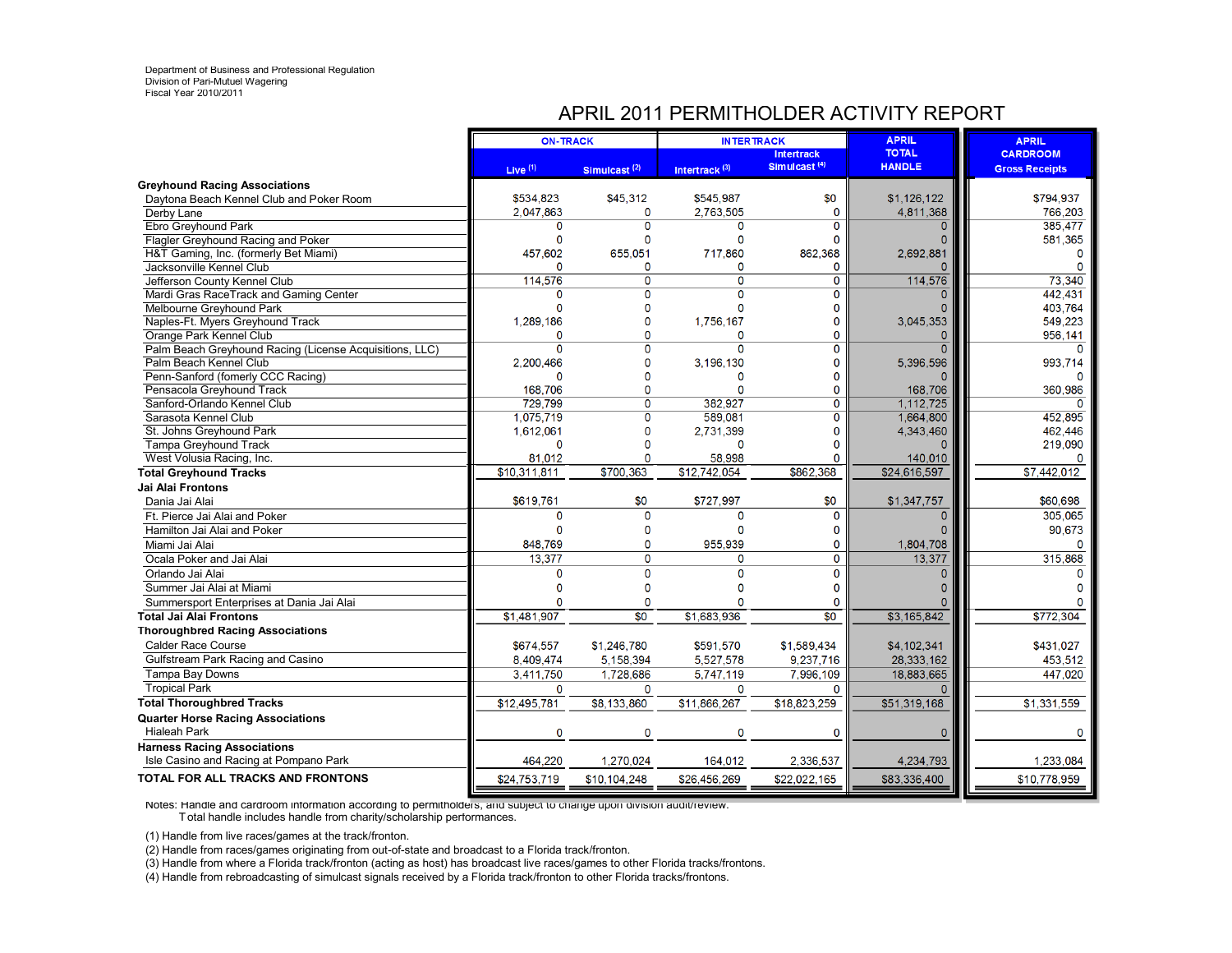## MAY 2011 PERMITHOLDER ACTIVITY REPORT

|                                                         | <b>ON-TRACK</b> |                          | <b>INTERTRACK</b>         |                                               | <b>MAY</b>                    | <b>MAY</b>                               |
|---------------------------------------------------------|-----------------|--------------------------|---------------------------|-----------------------------------------------|-------------------------------|------------------------------------------|
|                                                         | Live $(1)$      | Simulcast <sup>(2)</sup> | Intertrack <sup>(3)</sup> | <b>Intertrack</b><br>Simulcast <sup>(4)</sup> | <b>TOTAL</b><br><b>HANDLE</b> | <b>CARDROOM</b><br><b>Gross Receipts</b> |
| <b>Greyhound Racing Associations</b>                    |                 |                          |                           |                                               |                               |                                          |
| Daytona Beach Kennel Club and Poker Room                | \$537,101       | \$170,752                | \$638,751                 | \$0                                           | \$1,346,604                   | \$882,101                                |
| Derby Lane                                              | 1,746,878       | O                        | 2,589,667                 | $\mathbf{0}$                                  | 4,336,544                     | 760,177                                  |
| Ebro Greyhound Park                                     | 160,946         | $\Omega$                 | 0                         | 0                                             | 160,946                       | 400,971                                  |
| Flagler Greyhound Racing and Poker                      | $\mathbf{0}$    | $\mathbf{0}$             | 0                         | $\Omega$                                      | O                             | 592,557                                  |
| H&T Gaming, Inc. (formerly Bet Miami)                   | 165.847         | 650.641                  | 303,146                   | 810.419                                       | 1,930,054                     |                                          |
| Jacksonville Kennel Club                                | 0               | $\Omega$                 | 0                         | 0                                             |                               |                                          |
| Jefferson County Kennel Club                            | 97,652          | $\mathbf{O}$             | $\overline{0}$            | $\overline{0}$                                | 97,652                        | 67,520                                   |
| Mardi Gras RaceTrack and Gaming Center                  | O               | $\overline{0}$           | $\overline{0}$            | $\overline{0}$                                | $\Omega$                      | 402.717                                  |
| Melbourne Greyhound Park                                | n               | 0                        | n                         | O                                             | n                             | 405,805                                  |
| Naples-Ft. Myers Greyhound Track                        | 977,178         | 0                        | 1,732,335                 | $\bf{0}$                                      | 2,709,513                     | 549,069                                  |
| Orange Park Kennel Club                                 | n               | O                        | O                         | $\Omega$                                      | $\Omega$                      | 952,456                                  |
| Palm Beach Greyhound Racing (License Acquisitions, LLC) | $\Omega$        | Ő                        | $\Omega$                  | $\Omega$                                      | $\overline{0}$                |                                          |
| Palm Beach Kennel Club                                  | 2,001,453       | $\mathbf 0$              | 3,150,851                 | $\Omega$                                      | 5,152,304                     | 1,068,925                                |
| Penn-Sanford (fomerly CCC Racing)                       | $\mathbf 0$     | O                        | 0                         | 0                                             |                               |                                          |
| Pensacola Greyhound Track                               | 165.045         | n                        | 0                         | 0                                             | 165,045                       | 349,157                                  |
| Sanford-Orlando Kennel Club                             | 686.761         | $\mathbf 0$              | 408,998                   | $\mathbf{0}$                                  | 1,095,759                     |                                          |
| Sarasota Kennel Club                                    | 251,278         | Ō                        | 160,678                   | $\overline{0}$                                | 411,956                       | 457,679                                  |
| St. Johns Greyhound Park                                | 1,561,278       | $\mathbf{0}$             | 2,609,065                 | $\Omega$                                      | 4,170,343                     | 476,108                                  |
| <b>Tampa Greyhound Track</b>                            | $\Omega$        | $\Omega$                 | O                         | $\Omega$                                      | O                             | 224,637                                  |
| West Volusia Racing, Inc.                               | 0               | O                        | $\Omega$                  | O                                             | $\Omega$                      | $\mathbf{0}$                             |
| <b>Total Greyhound Tracks</b>                           | \$8,351,415     | \$821.393                | \$11.593.491              | \$810.419                                     | \$21,576,719                  | \$7,589,879                              |
| Jai Alai Frontons                                       |                 |                          |                           |                                               |                               |                                          |
| Dania Jai Alai                                          | \$479,553       | \$0                      | \$663,413                 | \$0                                           | \$1,142,966                   | \$54,966                                 |
| Ft. Pierce Jai Alai and Poker                           | $\mathbf{0}$    | $\mathbf{0}$             | 0                         | $\mathbf 0$                                   | $\overline{0}$                | 267.849                                  |
| Hamilton Jai Alai and Poker                             | $\Omega$        | $\Omega$                 | $\Omega$                  | $\mathbf 0$                                   | $\Omega$                      | 93,984                                   |
| Miami Jai Alai                                          | 151,972         | $\mathbf 0$              | 183,291                   | 0                                             | 335,263                       | O                                        |
| Ocala Poker and Jai Alai                                | $\Omega$        | $\Omega$                 | 0                         | 0                                             | $\overline{0}$                | 340,400                                  |
| Orlando Jai Alai                                        | $\mathbf{0}$    | $\mathbf{O}$             | 0                         | $\mathbf{0}$                                  | $\overline{0}$                |                                          |
| Summer Jai Alai at Miami                                | 652.353         | $\Omega$                 | 695,926                   | $\Omega$                                      | 1,348,279                     |                                          |
| Summersport Enterprises at Dania Jai Alai               | $\Omega$        | $\mathbf 0$              | 0                         | $\Omega$                                      |                               |                                          |
| Total Jai Alai Frontons                                 | \$1,283,878     | \$0                      | \$1,542,630               | \$0                                           | \$2,826,508                   | \$757,199                                |
| <b>Thoroughbred Racing Associations</b>                 |                 |                          |                           |                                               |                               |                                          |
| <b>Calder Race Course</b>                               | \$2,776,641     | \$8,579,887              | \$2,435,699               | \$29,299,844                                  | \$43,092,070                  | \$416,722                                |
| Gulfstream Park Racing and Casino                       | $\mathbf 0$     | $\mathbf 0$              | $\mathbf 0$               | $\mathbf 0$                                   | O                             | 454,182                                  |
| Tampa Bay Downs                                         | 939,271         | 553,624                  | 1,285,750                 | 2.191.288                                     | 4,969,933                     | 436,649                                  |
| <b>Tropical Park</b>                                    | 0               | 0                        | 0                         | $\Omega$                                      |                               |                                          |
| <b>Total Thoroughbred Tracks</b>                        | \$3,715,912     | \$9,133,512              | \$3,721,449               | \$31,491,131                                  | \$48,062,003                  | \$1,307,553                              |
| <b>Quarter Horse Racing Associations</b>                |                 |                          |                           |                                               |                               |                                          |
| <b>Hialeah Park</b>                                     | 0               | 0                        | 0                         | 0                                             | 0                             | $\mathbf 0$                              |
| <b>Harness Racing Associations</b>                      |                 |                          |                           |                                               |                               |                                          |
| Isle Casino and Racing at Pompano Park                  | 362,707         | 1,068,553                | 183,242                   | 2,196,768                                     | 3,811,270                     | 1,107,989                                |
| TOTAL FOR ALL TRACKS AND FRONTONS                       | \$13,713,911    | \$11,023,458             | \$17,040,812              | \$34,498,319                                  | \$76,276,500                  | \$10,762,620                             |

Notes: Handle and cardroom information according to permitholders, and subject to change upon division audit/review. T otal handle includes handle from charity/scholarship performances.

(1) Handle from live races/games at the track/fronton.

(2) Handle from races/games originating from out-of-state and broadcast to a Florida track/fronton.

(3) Handle from where a Florida track/fronton (acting as host) has broadcast live races/games to other Florida tracks/frontons.